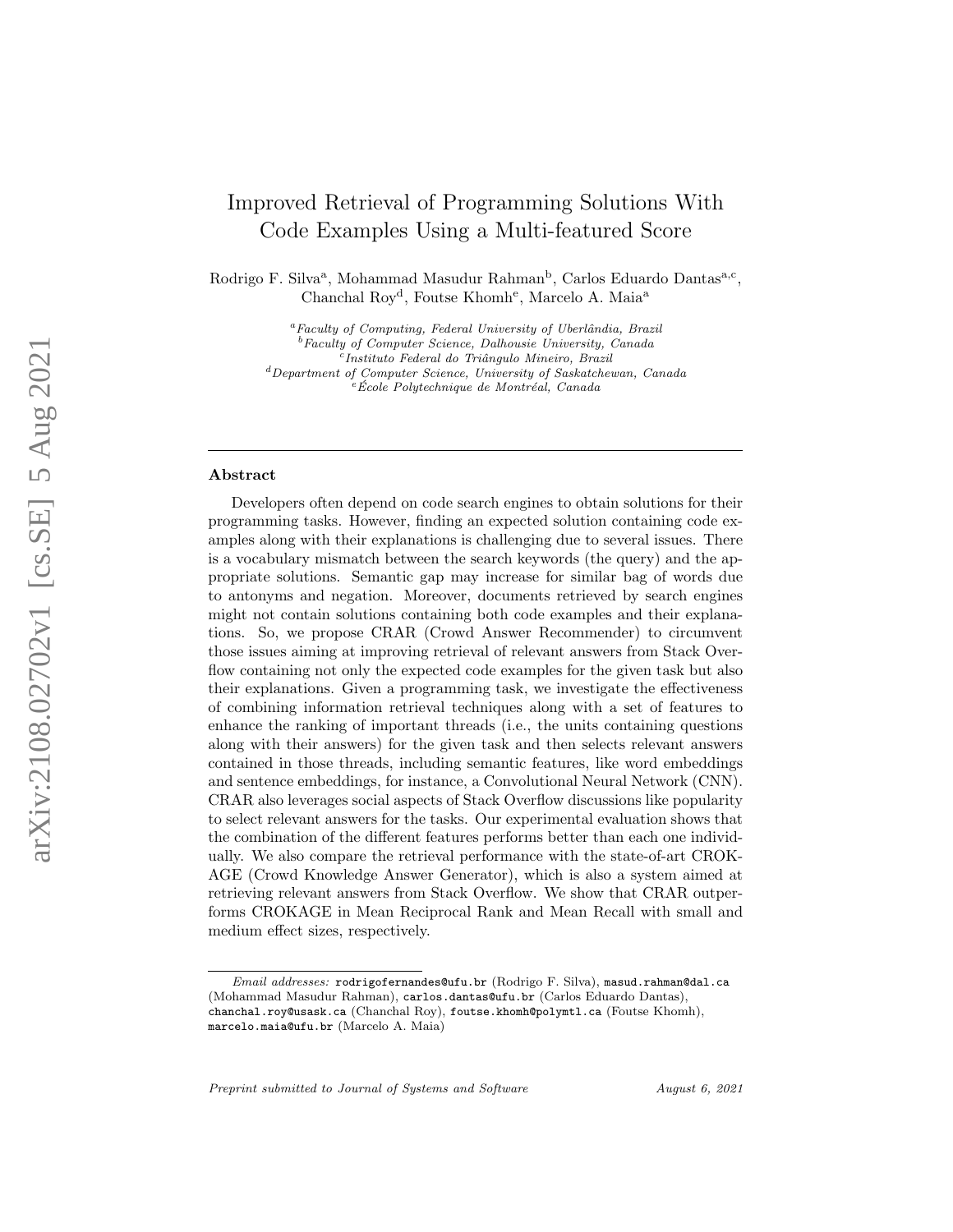#### 1. Introduction

Developers often search for solutions on the web for their programming tasks in the form of code examples and their explanations [\[1\]](#page-26-0), spending up to 20% of their time in this activity [\[2,](#page-26-1) [3\]](#page-26-2). Although code search engines (e.g., GitHub, <sup>5</sup> Google Code Search) can be used for such a task, finding these solutions for programming tasks is still a challenge because not all code examples returned for a query have the same quality [\[4\]](#page-26-3). Developers need to carefully choose appropriate keywords that represent their programming task (i.e., the query) due to the semantic gap existent between the query and the appropriate code.

<sup>10</sup> Notwithstanding, they need to continuously reformulate the queries in order to improve the retrieved solutions [\[5,](#page-26-4) [6\]](#page-27-0). Furthermore, other related work that aims at tackling the semantic gap also presents only the source code for the task [\[7,](#page-27-1) [8,](#page-27-2) [9,](#page-27-3) [10,](#page-27-4) [11,](#page-27-5) [12\]](#page-27-6) without their accompanying explanations, which are often very useful for reusing any such available source code. AnswerBot has the

<sup>15</sup> inverse limitation, it produces only textual answers where it could have included code snippets to provide a more understandable answer for the input query [\[13\]](#page-27-7).

In order to find solutions that have both code examples and respective contextual explanations, developers usually rely on Q&A platforms such as Stack Overflow to find solutions for their programming tasks. Stack Overflow is the 20 most popular  $Q\&\text{A community}$  for developers [\[14\]](#page-27-8) where they share their experiences, doubts and solutions about programming topics. The forum contains

millions of  $Q\&A$  discussions<sup>[1](#page-1-0)</sup> comprising the use of a wide range of Application Programming Interfaces (APIs). Thus, it is very likely that the respective task might have already been discussed among the threads (i.e., the units containing <sup>25</sup> questions along with their answers). Moreover, the threads contain a variety of solutions using different APIs in the form of curated code examples followed by their explanations.

As a result, developers can search for solutions in the Stack Overflow content, either using native Stack Overflow search capability or using a general <sup>30</sup> purpose search service, to obtain already posted solutions for their tasks with no need to wait for an answer for their questions. Unfortunately, similarly to the traditional code search engines, Stack Overflow does not overcome the aforementioned problems (e.g., retrieval of solutions without both code and explanation). The same would happen when developers search for solutions using <sup>35</sup> general-purpose search services. That is, solutions can be incomplete, i.e., without code examples that implement the query intent or without accompanying explanations.

In order to fill this gap between programming tasks and complete programming solutions, i.e., those that contain both the code solution and their re-

<span id="page-1-0"></span><sup>1</sup>18.3M questions and 27.9M answers - October, 2019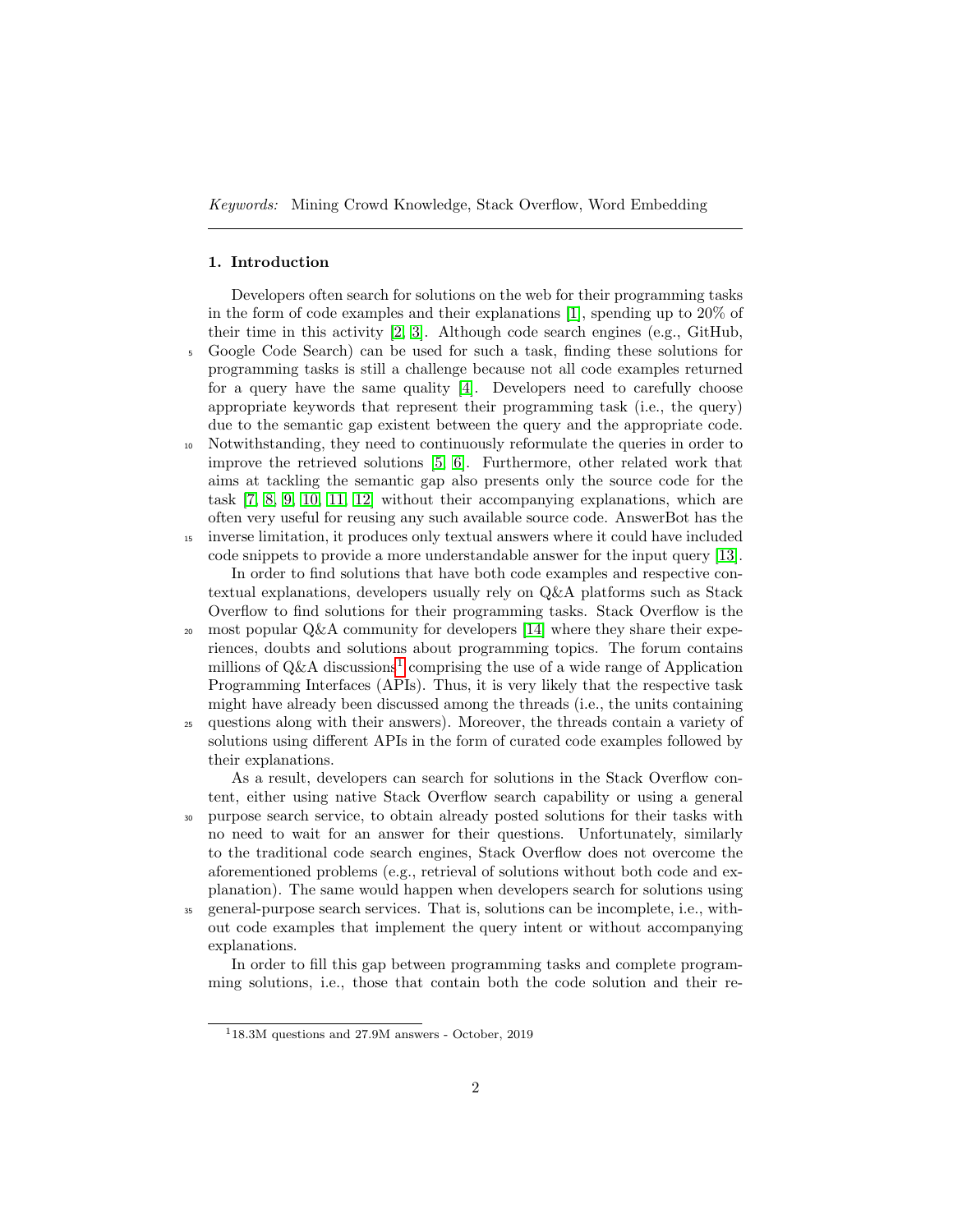<span id="page-2-0"></span>Table 1: CROKAGE results for the query: "How to resize images in Java?"

| Rank | Answer ID/Thread ID | Answer Score   | Goldset (HIT)  |
|------|---------------------|----------------|----------------|
| 1    | 16076530/244164     | 2              | No             |
| 2    | 32740879/32739699   | $\overline{2}$ | $\rm No$       |
| 3    | 19898341/5150503    | 2              | $\rm No$       |
| 4    | 9403763/9403717     | 5              | N <sub>o</sub> |
| 5    | 6586119/2305670     | 7              | No             |
| 6    | 32758346/32739699   | $\overline{2}$ | $\rm No$       |
| 7    | 6444133/6444042     | 3              | No             |
| 8    | 12204680/362360     | 13             | No             |
| 9    | 9804943/9804069     | $\overline{2}$ | $\rm No$       |
| 10   | 13892750/13892725   | 8              | $\rm No$       |
| 11   | 6585602/1625137     | 16             | Yes            |
| 12   | 6585887/991349      | 67             | Yes            |
| 13   | 244177/244164       | 84             | Yes            |
| 20   | 5051429/244164      | 49             | Yes            |
| 107  | 4528136/244164      | 177            | Yes            |

- <sup>40</sup> spective explanation, two recent works, BIKER [\[15\]](#page-27-9) and CROKAGE [\[16,](#page-27-10) [17\]](#page-27-11), were proposed. These works tackle the aforementioned problems. They leverage word embeddings [\[18,](#page-27-12) [19\]](#page-28-0) to address the semantic gap between the query terms and the appropriate solutions. Furthermore, their solutions are composed by both code snippets that implement the query intent and their respective ex-
- <sup>45</sup> planations. On the other hand, compared to general-purpose search services, CROKAGE has been shown to provide more simple and direct answers [\[17\]](#page-27-11). Moreover, search engines deliver a different kind of response to a query, i.e., a list of links, which should be investigated by the developer to find out an appropriate answer for the query. Thus, general-purpose search engines provide
- <sup>50</sup> a different type of content, compared to BIKER, CROKAGE and CRAR, and hence, might not be an appropriate baseline to compare with. Besides, that BIKER recommendation did not perform as good as other baselines, including, CROKAGE, as shown by Silva et al [\[16\]](#page-27-10). So, we will also not consider BIKER as a baseline to overcome. CROKAGE combines word embeddings with Infor-
- <sup>55</sup> mation Retrieval (IR) techniques to overcome BIKER's limitations. It retrieves relevant answers from Stack Overflow whose explanations comprise of multiple APIs. However, there is still room for improvement of CROKAGE effectiveness. The design space for such kind of retrieval approach is very broad, and deciding how to choose the proper features and how to effectively integrate them is far
- <sup>60</sup> from being a trivial task. There are some features that CROKAGE disregard that could be investigated to improve the retrieval performance. A motivating example is the query "How to resize images in Java" whose results are shown in Table [1.](#page-2-0) There are at least 37 relevant Stack Overflow answers IDs, and CROK-AGE did not hit any of them in the top-10 rank. The best ranked CROKAGE <sup>65</sup> answer found has the ID 16076530, and it is in the Thread 244164, but this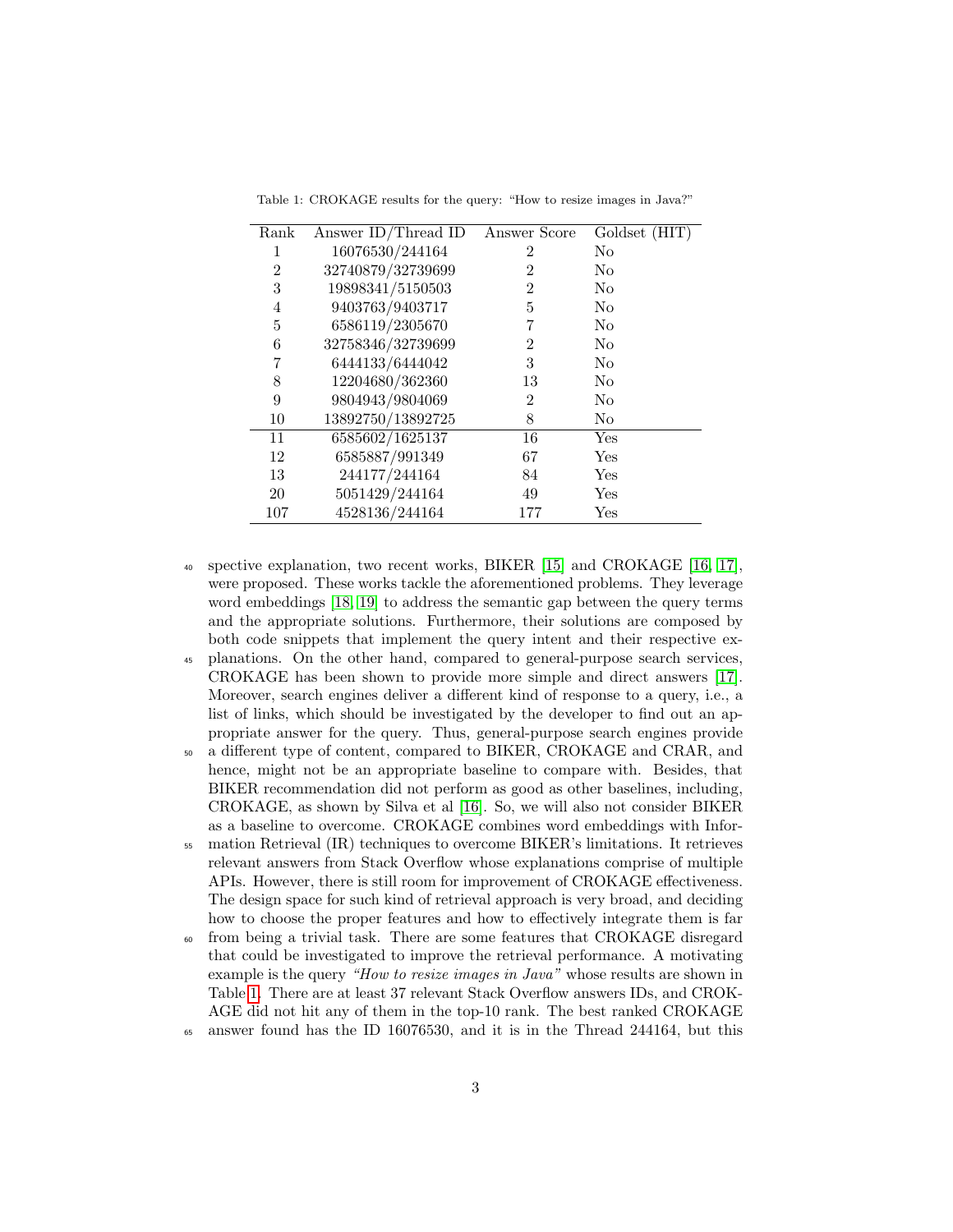is not a relevant answer. Nonetheless, that same thread has three (out of 37) relevant answers, with IDs 244177,5951429 and 4528136, where all of them are out of the CROKAGE top-10 answers. Interestingly, those answers have high answer score (upvotes minus downvotes), and CROKAGE's best ranked answer <sup>70</sup> has a low score, and is from that same thread. Although, the answer score may not be a feature to be used alone, because there may still be relevant answers

- with low score, we hypothesize that such kind of social feature deserves to be investigated to improve retrieval performance.
- In this paper, we build upon CROKAGE [\[16,](#page-27-10) [17\]](#page-27-11), and investigate a novel  $\tau$ <sub>75</sub> approach **CRAR** - **CR**owd **A**nswer **Recommender** that introduces other features and a novel way to integrate them. CROKAGE first mines candidate answers from the crowd (i.e., Stack Overflow), whereas CRAR first mines relevant threads. This different approach enables the evaluation of our hypothesis that more relevant threads in terms of popularity may contain more relevant
- <sup>80</sup> answers. Besides, the information of all answers in the same thread would help the retrieval of relevant answers for the programming task because they could potentially bridge the semantic gap of the query and the answer, providing new terms that are not present in the chosen answer. Nonetheless, this hypothesis may not necessarily hold in all cases because there could be potentially nega-
- <sup>85</sup> tive answers that could also introduce some bias to associate the query with a relevant chosen answer, and thus the retrieval effectiveness could be impaired. Moreover, in this work, we investigate the effectiveness of several other features, such as, word embeddings, sentence embeddings (including a Convolution Neural Network), social features, and antonyms, which we motivate in Section [2.](#page-4-0)
- <sup>90</sup> In the end, CRAR, which is the integrated approach with the best evaluated metrics among those that we investigated using the above features, outperforms CROKAGE's results in terms of Top-10 accuracy, precision, recall, and reciprocal rank by  $7\%, 6\%, 6\%,$  and nominally 0.11, respectively. Furthermore, we show how CRAR outperforms other baselines on the retrieval of relevant solutions for <sup>95</sup> programming tasks.
	- The main contributions of this work are as follows:
	- A novel approach for integrating features from a large design space (CRAR) that recommends solutions for programming tasks expressed as queries, which outperforms the state-of-art CROKAGE [\[16,](#page-27-10) [17\]](#page-27-11).
- <sup>100</sup> An empirical evaluation of a rich set of features, including semantic ones, such as word embeddings and sentence embeddings, including Convolution Neural Networks, to be combined in a relevance score for the recommendation of solutions for programming tasks. We show that the proposed combined score outperforms the individual ones, showing that they seem <sup>105</sup> to work in a complementary way to rank the best answers. CRAR outperforms other baselines, including the state-of-art CROKAGE, in retrieving relevant answers for given programming tasks.
	- A replication package of CRAR, including the used dataset and the instructions for reproduction, so that other researchers can repeat and im-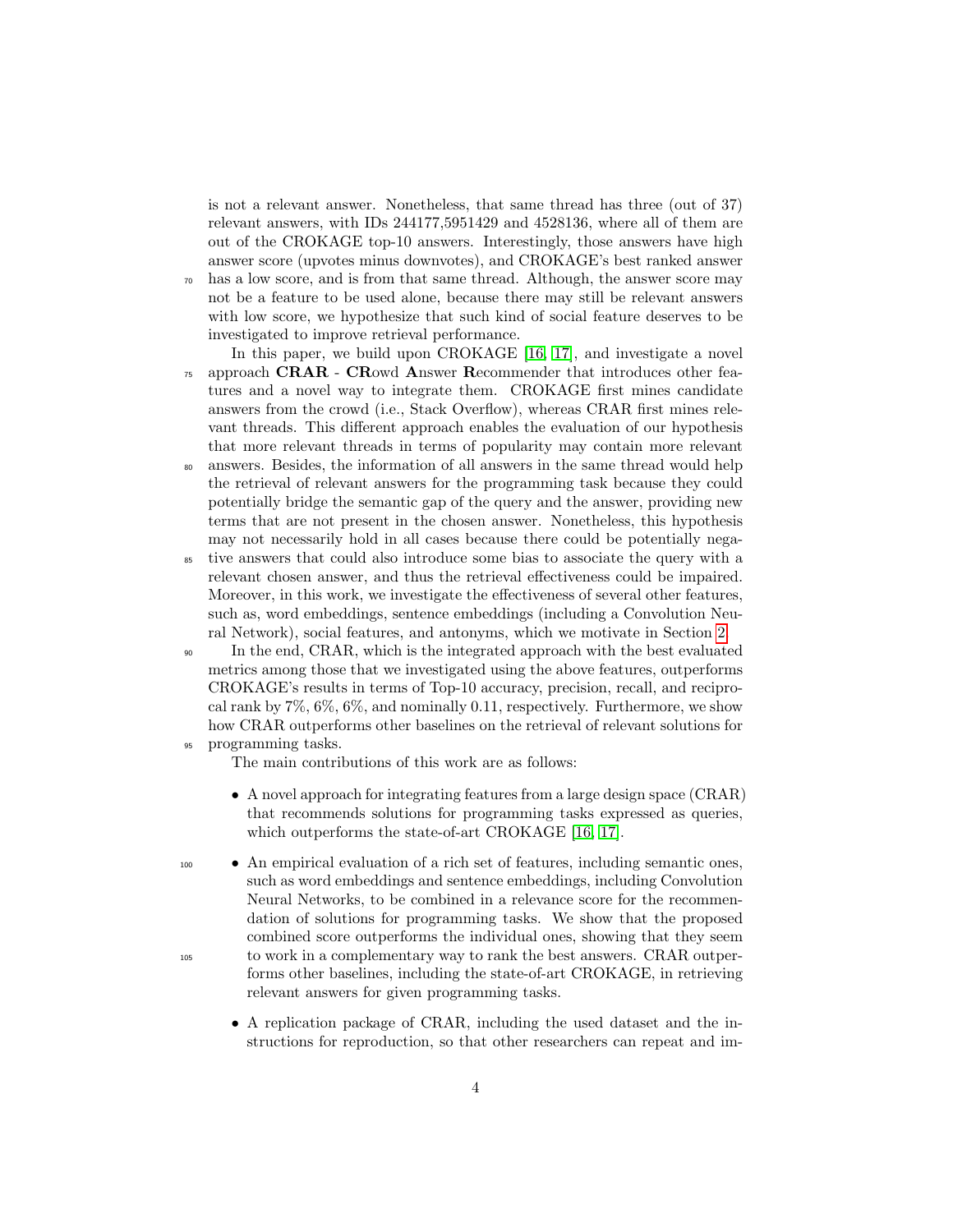# <sup>110</sup> prove our results [\[20\]](#page-28-1).

The rest of this paper is structured as follows. Section [2](#page-4-0) describes the current state-of-art work in retrieving relevant solutions for given programming tasks. Section [3](#page-5-0) shows the technical details of the proposed approach. Section [4](#page-13-0) shows the experimental design and the obtained results. Section [5](#page-23-0) provides a <sup>115</sup> qualitative discussion of CRAR performance. Section [6](#page-24-0) discusses the threats to validity of our experiments. Section [7](#page-25-0) presents the related works. Finally, Section [8](#page-25-1) concludes the paper and mention future works.

## <span id="page-4-0"></span>2. State-of-the-Art Limitations

Given a programming task written in natural language, CROKAGE ap-120 plies the BM25 [\[21\]](#page-28-2) function to search for candidate  $Q\&A$  pairs over the index. Then, CROKAGE employs four factors to rank the most relevant answers from the pairs: semantic similarity, TF-IDF similarity, API method score and API class score. Crokage uses three API recommendation systems, BIKER [\[15\]](#page-27-9), NLP2API [\[22\]](#page-28-3) and RACK [\[23\]](#page-28-4), to obtain a ranked list of relevant APIs of each <sup>125</sup> programming task, and calculate the API class score for each candidate Q&A pair. For API method, Crokage uses regular expression to obtain the used methods in each Q&A pair, and identify the most frequent API methods for ranking Q&A pairs.

We have noticed important limitations on CROKAGE [\[16\]](#page-27-10) approach. Rel-<sup>130</sup> evant answers contained in more important discussions may be missed, while non relevant answers may be promoted because CROKAGE disregards some features from threads, such as their popularity, as shown in Table [1.](#page-2-0) However, popularity may correlate with age because older posts have more time to get voted. So, there may exist brand-new (non-popular) answers with high quality <sup>135</sup> updated content, indicating that this kind of feature deserves investigation.

Other example of feature disregarded by CROKAGE is the text of the whole thread. For instance, the query "How do I convert angle from radians to de $qrees?$ " has five relevant answers from two threads<sup>[2](#page-4-1)[3](#page-4-2)</sup>. CROKAGE did not recommend any of those answers in the top-10. However, we observe that this <sup>140</sup> query matches some words with the title and question body fields, suggesting an opportunity investigate the use of the whole thread text.

The inclusion of thread-related features could have improvements even in recall. The query "Generate random integer" has 48 answers on goldset, and 28 of them are from the same thread<sup>[4](#page-4-3)</sup>. It is a popular thread with several answers <sup>145</sup> with high score, but CROKAGE had recommended an answer from this thread only in the  $98<sup>th</sup>$  position. So, the adoption of a feature based on the popularity of threads seems to deserve investigation.

<span id="page-4-1"></span><sup>2</sup>https://stackoverflow.com/questions/5763841

<span id="page-4-2"></span><sup>3</sup>https://stackoverflow.com/questions/9970281

<span id="page-4-3"></span><sup>4</sup>https://stackoverflow.com/questions/363681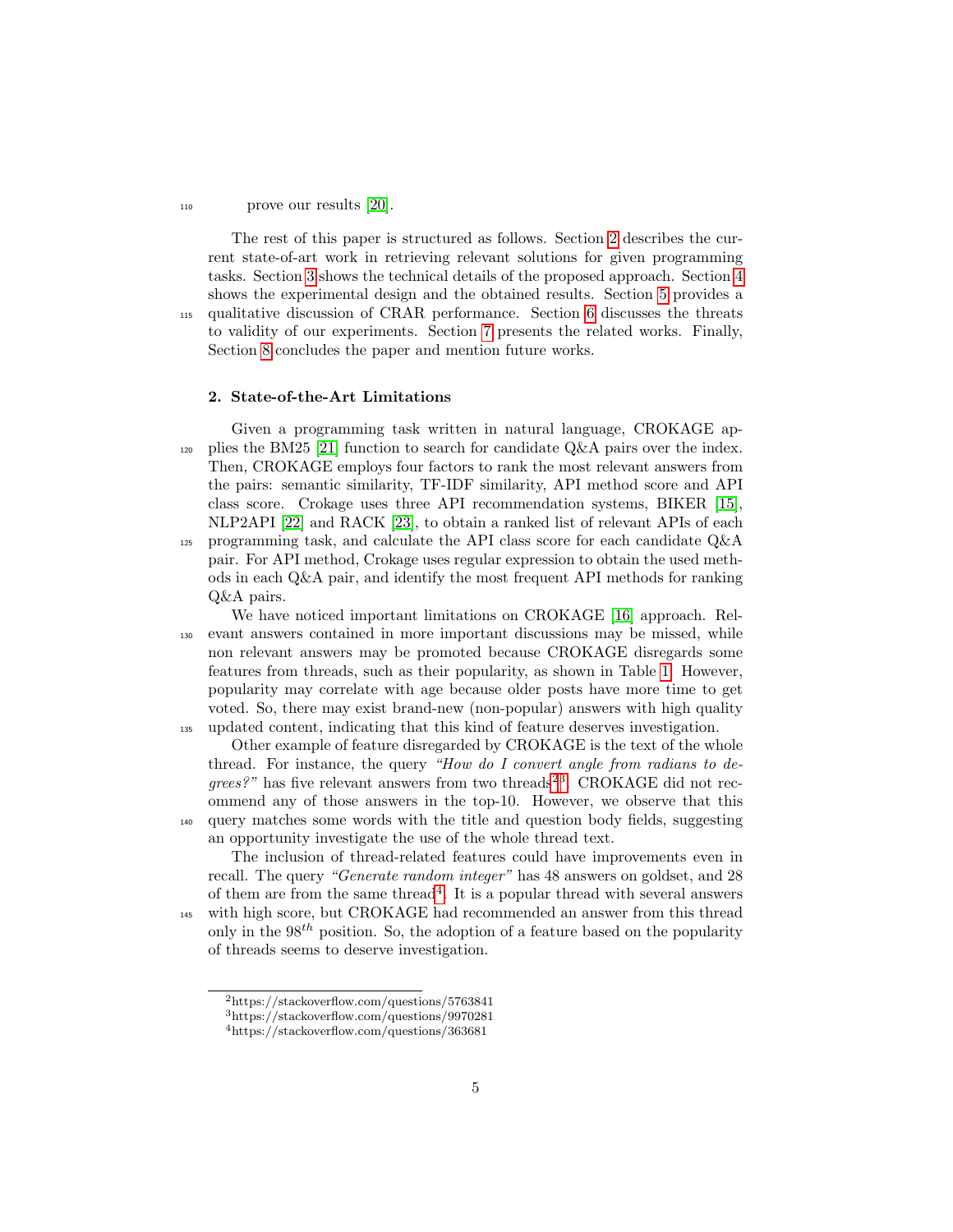<span id="page-5-1"></span>

Figure 1: Overview of CROKAGE (1) and CRAR (2). CROKAGE performs the retrieval over Stack Overflow answers. CRAR instead, first retrieves the relevant threads and then retrieves the answers containing in the relevant threads

We also observe that lexical similarity tends to recommend some answers with an opposite semantic for the query intent. For example, in the query "fill  $150$  array with filling char", CROKAGE included the thread title "how can I empty the unwanted position of the array?" in their top-10. We observe that the terms "empty" and "fill" are antonymous. So, a feature to filter queries based on antonyms also seems to deserve investigation.

In this work, we address the aforementioned limitations. Unlike CROK-<sup>155</sup> AGE [\[16\]](#page-27-10), CRAR considers the importance of the Stack Overflow Q&A threads before selecting candidate answers as shown in Figure [1.](#page-5-1) So, given a programming task, the tool first retrieves the most relevant threads from a pre-built index, and then, over the retrieved threads, selects the relevant answers. CRAR employs a renewed variety of features to rank candidates threads and answers

<sup>160</sup> (described in Section [3.4\)](#page-10-0), which mitigates the lack of term similarity between the query and candidate answers, and considers the presence of confounding antonyms and the importance of the discussions in which the answers are contained.

Thus, the present work focuses on the retrieval mechanism to provide the <sup>165</sup> appropriate answers for programming tasks.

## <span id="page-5-0"></span>3. CRAR Architecture

CRAR is composed by three main phases, each composed by steps. The first two phases are responsible for the offline construction of several data structures. The third phase use those data structures to search for relevant answers.

<sup>170</sup> In the first phase (Section [3.1\)](#page-6-0), a dictionary of words and their antonyms are constructed by merging three repositories of antonyms. The second phase, described in Figure [2](#page-6-1) and detailed in Section [3.2,](#page-6-2) uses data from Stack Overflow to construct models, maps and indices. The third phase, described in Figure [3](#page-9-0) and detailed in Section [3.3,](#page-9-1) uses the generated data structures to search for

<sup>175</sup> relevant answers for programming tasks (i.e., queries). We describe the three phases as follows.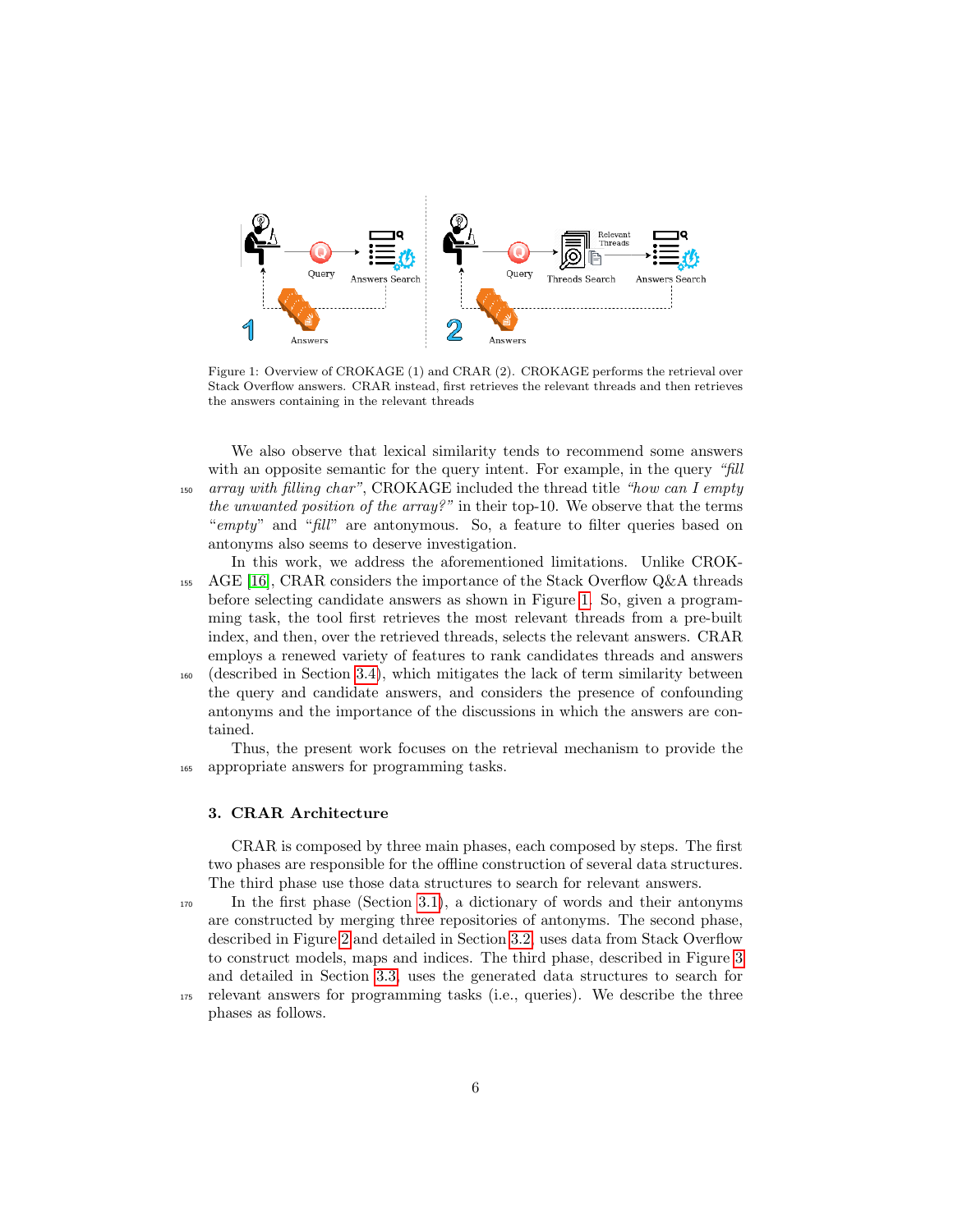<span id="page-6-1"></span>

Figure 2: Offline process showing the construction of the models, maps and indices that are later used on the search for relevant answers.

#### <span id="page-6-0"></span>3.1. Constructing the Dictionary of Antonyms

In this phase, an antonym dictionary is constructed containing a list of words and their respective antonyms, relying on three external repositories. The first <sup>180</sup> one<sup>[5](#page-6-3)</sup> is an audited collection, obtained from a repository<sup>[6](#page-6-4)</sup> which was built by the use of WordNet  $[24]$ . The second repository<sup>[7](#page-6-5)</sup> is a list of common terms used in programming. The third repository is a sub product of a previous work [\[25\]](#page-28-6) on the construction of interpretable word vectors from hand-crafted linguistic resources. After downloading the three lists containing the words and their <sup>185</sup> antonyms, the lists are merged. The result is a dictionary containing the 14k words and their antonyms. This dictionary is later used to support one of our adopted features (further described in Section [3.4\)](#page-10-0).

# <span id="page-6-2"></span>3.2. Constructing Models, Maps, and Indices

Figure [2](#page-6-1) shows the construction of the models, maps and indices that are <sup>190</sup> later used to support the search for relevant answers. The steps of the process occurs offline as follow:

1) Build Stack Overflow Dataset: The Stack Overflow data dump (march 2019) <sup>[8](#page-6-6)</sup> is downloaded and a table with all posts (questions and answers) are loaded into a local PostgreSQL database.

195 2) Retrieve Q&As: We employ regular expressions to analyse the "tags". For Java language, we select all the questions containing "java" but not "javascript". Thus, all posts related to Java are retrieved, resulting in a total of 1,543,653 questions and 2,562,484 answers.

3) Process  $Q\&As$ : For each loaded post, the code is separated from the 200 texts using the tags  $<$ code> and  $<$ pre>, and perform simple natural language processing steps over the texts. All punctuation symbols, stop words<sup>[9](#page-6-7)</sup>, small words (i.e., length lower than two), numbers and extra spaces are removed. The

<span id="page-6-3"></span><sup>5</sup>https://github.com/taikuukaits/SimpleWordlists

<span id="page-6-4"></span> $^6$ https://github.com/airshipcloud/dictionary-seed/tree/master/wordnet/Thesaurus

<span id="page-6-5"></span> $7\,\mathrm{https://gist.github.com/maxtruxa/b2ca551e42d3aead2b3d}$ 

<span id="page-6-6"></span><sup>8</sup>https://archive.org/details/stackexchange - dump published in March 2019

<span id="page-6-7"></span><sup>9</sup>https://bit.ly/1Nt4eMh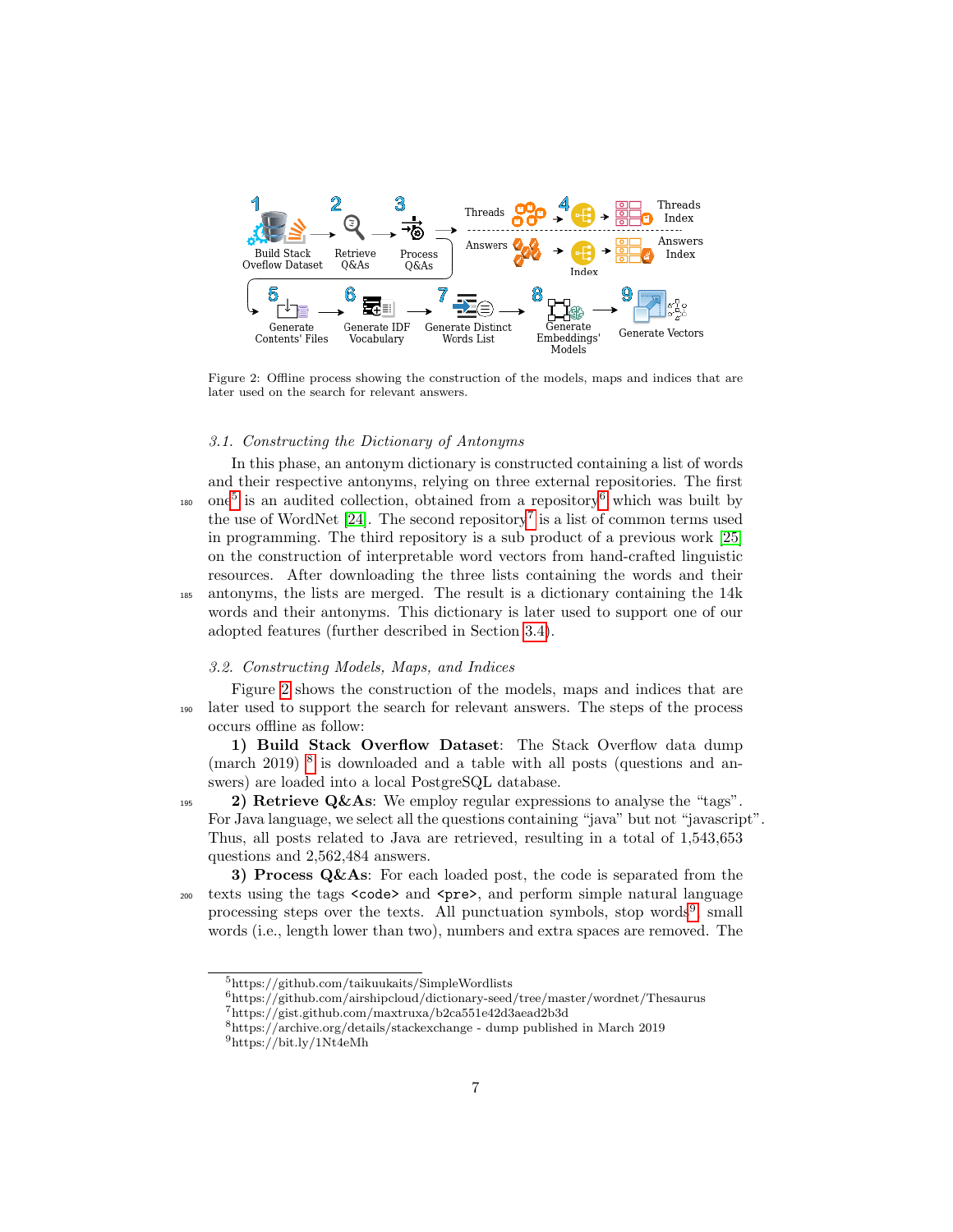processed text is saved alongside the original text of each question and answer, so that later we use their original version to recommend relevant answers. The <sup>205</sup> output of this step is the two sets (i.e., whole threads and answers only).

4) Index: After processing all questions and answers, two indices are built: one for threads and one for answers. To build the threads' index, all questions are selected in such a way that they contain answers and score higher than zero, discarding the others. Because, the index is based on bag-of-words, the order in <sup>210</sup> which answers are processed is not relevant. Then, for each selected question,

its answers containing code examples and score higher than zero are selected, and the other answers are discarded. A thread is reconstructed containing its question's pre-processed information and its pre-processed bodies of the selected answers (i.e.,  $text + code examples$ ). Finally, three social features are included: <sup>215</sup> the question score, the number of selected answers and the sum of all answers' scores. The processed threads are stored in the Lucene [\[26\]](#page-28-7) index. This static

index will be used as a starting point to retrieve the most relevant threads for

- a programming task. To build the answers' index, answers are selected in such a way that they <sup>220</sup> contain code examples, score higher than zero and a parent question with their score. A document for each answer containing their pre-processed information  $(i.e., body text + code examples) along with the information of their parent$ question (i.e., title + body text + code examples) is added to a Lucene [\[26\]](#page-28-7) index. This static index will be used to retrieve the most relevant answers for a
- <sup>225</sup> given query.

5) Generate Contents' Files: In this step, given the pre-processed threads from Step 3, two text files are generated. The first file contains the titles of the questions, one title in each line. The second file contains one thread per line. The content of each thread includes title, body text, and code examples of both <sup>230</sup> question and answers, respectively.

6) Generate IDF Vocabulary and 7) Generate the Distinct Words List: Inverse Document Frequency (IDF) means the inverse number of documents containing a word. The metric has been used to measure the importance of a word in a corpus [\[13,](#page-27-7) [16,](#page-27-10) [15\]](#page-27-9), i.e., infrequent words across the corpus <sup>235</sup> carry more importance than more frequent words. In Step 6, the IDF value is calculated from the second file generated in the previous step containing the pre-processed information of all threads, and a map containing each word and its IDF value is constructed. This map will be used later (Section [3.4\)](#page-10-0) to calculate the asymmetric similarity. Step 7 builds a list containing the 1,176,362 <sup>240</sup> non-repeated words of the vocabulary, which will be used later to generate word vectors (Step 9).

8) Generate Embeddings' Models: The keywords of the programming task (i.e., query) and the answers from Stack Overflow might not always match. To overcome this lexical gap issue we evaluate two kind of models capable of <sup>245</sup> capturing the semantics of words and sentences.

A. Word Embeddings. We use *FastText* [\[27\]](#page-28-8), a widely adopted [\[16,](#page-27-10) [28,](#page-28-9) [22,](#page-28-3) [12\]](#page-27-6) word embedding technique in software engineering. We employ FastText over the contents file (generated in Step 5) to construct a skip-gram model with the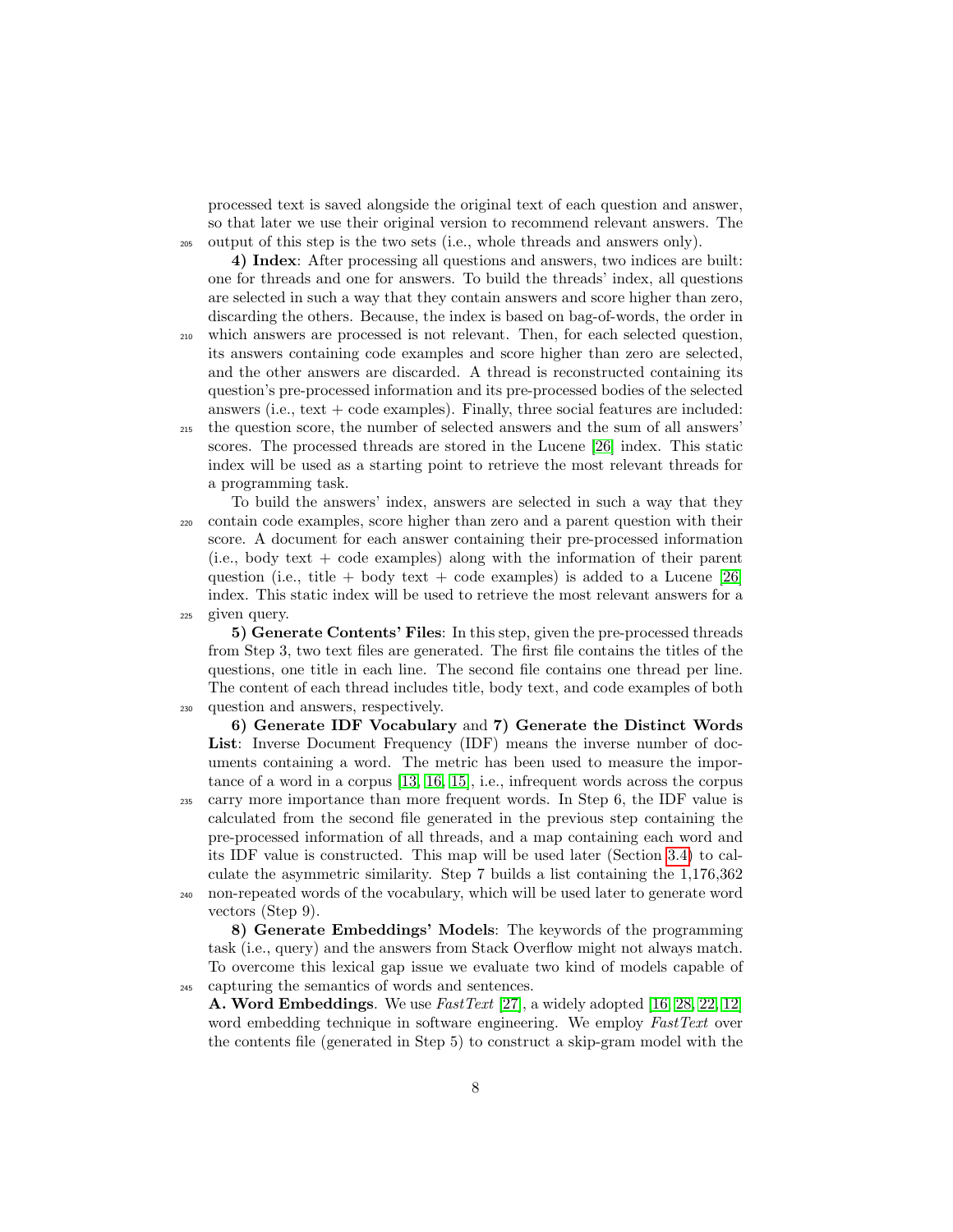following parameters: vector size=[10](#page-8-0)0 (as recommended in Fasttext tutorial<sup>10</sup>),

<sup>250</sup> epoch = 20 (higher than the default of five epochs in Fasttext tutorial to ensure possibly more effectiveness), minimum size  $= 2$ , maximum size  $= 5$  (empirically improved result, with one unit less than the tutorial, which mentioned that other languages could have other values), and finally, left the other parameters with default values. We adopt the skip-gram model over the CBOW model because <sup>255</sup> it has been observed to be more efficient with subword information [\[27\]](#page-28-8). Like

CROKAGE [\[16\]](#page-27-10), words are not stemmed, since FastText looks for subwords. B. Sentence Embeddings. In this case, a full sentence is embedded into a vector space. The motivation for sentence embedding is to capture semantic similarity between two sentences that would go beyond individual words. For

<sup>260</sup> this kind of embedding, we evaluate two solutions:  $Sent2Vec$  [\[29\]](#page-28-10), which is an extension of FastText that can learn the embeddings for n-grams, and an adapted CNN for sentence embedding [\[30\]](#page-28-11).

B1. Sentence Embedding - Sent2Vec. Unlike FastText, Sent2Vec considers the order of the words. We customize the model using the same parameters <sup>265</sup> as for FastText and set the n-grams parameter to three. The output of this step is the model used next to generate words' representations in the form of high-dimensional vectors.

B2. Sentence Embedding - CNN. Convolutional Neural Networks (CNN) is a class of Deep Neural Networks. We use LeNet5 [\[31\]](#page-28-12) CNN implementa-

- <sup>270</sup> tion to identify similar words, using unsupervised learning. The input is twodimensional numeric vectors. One dimension is the embedding of each word, using similar parameters as for *FastText*. The other dimension is the number of words, with token number equals 10. The output is a sentence vector corresponding to the input words. The training phase produces a vector space of
- $_{275}$  all questions titles. This CNN uses as parameters: epoch = 20, learning rate = 1e-2, nodes in hidden layers  $= 1000$ . These parameters were the same used by Liu et al. [\[30\]](#page-28-11) to embed method bodies into a vector space.

9) Generate Word Vectors: this step uses the models constructed in the previous step to represent words and sentences by high-dimensional vectors. <sup>280</sup> First, the vector representation for each word of our vocabulary is generated by FastText function called print-word-vectors passing as parameters the list of the distinct words of our vocabulary (generated in Step 7) and the skip-gram model (generated in the previous Step). The resulting map (word - embeddings) is used later, together with the IDF map (generated in Step 6), to calculate

- <sup>285</sup> the asymmetric similarity between two given bag-of-words. Second, similarly to FastText, the vector representation for all questions' titles is generated using the function of *Sent2Vec* called *print-sentence-vectors* passing the *Sent2Vec* model produced in the previous step and a file containing the titles of all questions. Likewise, a similar map is generated for all questions' titles and their respective
- <sup>290</sup> embeddings generated by the CNN. These maps are used later to calculate the sentence similarity between a query and a question title.

<span id="page-8-0"></span><sup>10</sup>https://fasttext.cc/docs/en/unsupervised-tutorial.html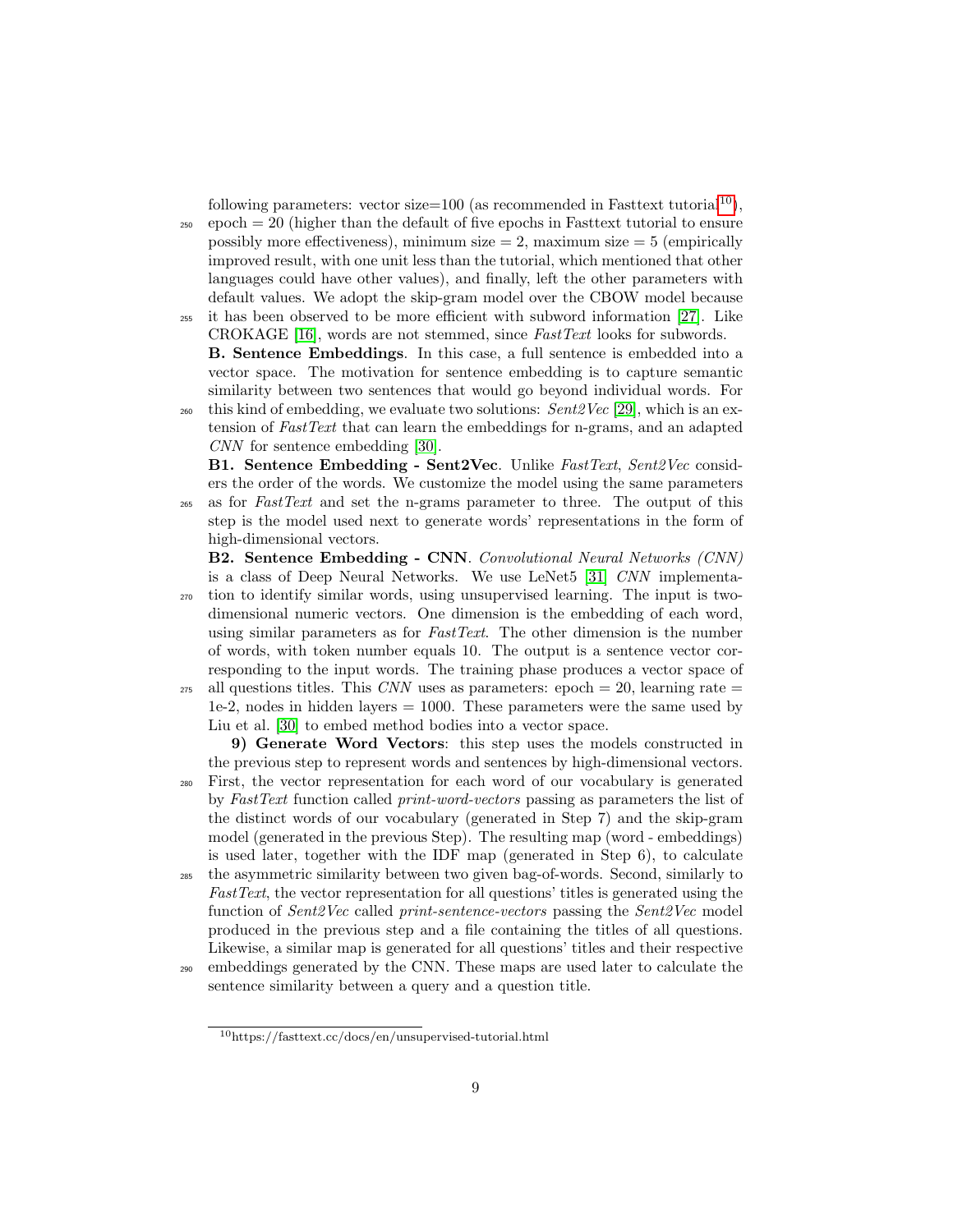<span id="page-9-0"></span>

Figure 3: Searching for relevant answers. The search starts with the programming task provided by the user. In the end of pipeline, the approach returns the top N most relevant answers from Stack Overflow for the task, where N is an input parameter

Whenever, we need to update the Stack Overflow dump, we should re-run this process shown in Figure [2,](#page-6-1) which should take around one processing day.

## <span id="page-9-1"></span>3.3. Searching for Relevant Answers

<sup>295</sup> This *online* phase use the *offline* data generated in the two previous phases. Figure [3](#page-9-0) shows the search for relevant answers. We describe each of its step as follows:

1) Process Query: The programming task provided by the user can contain words that are not helpful for the search for relevant answers. In this <sup>300</sup> step, those terms are removed. Standard natural language processing are performed on the query, such as removing all punctuation symbols, stop words, one-character<sup>[11](#page-9-2)</sup> words, which are words that usually repeat in many different tasks, and numbers. The result is a non-repeated bag-of-words representing the task.

<span id="page-9-3"></span> $2)$  Search Candidates Threads: In Step 2, given the bag-of-words Q representing the query and the threads' index (Section [3.2\)](#page-6-2), CRAR uses BM25 [\[21\]](#page-28-2) function to determine the lexical similarity between each thread  $T$  from the index and Q as follows:

$$
lexicalSim(T, Q) = \sum_{i=1}^{n} idf(q_i)
$$
  
 
$$
* \frac{f(q_i, T) * (k+1)}{f(q_i, T) + k * (1 - b + b * \frac{|T|}{avgdl})}
$$
  
(1)

310 where |T| is the length of the thread T in words,  $f(q_i, T)$  is keyword  $q_i$ 's term frequency in thread  $T$  and  $avgdl$  is the average document length in the index.  $b$  and  $k$  are two parameters where  $k$  is a non-negative finite value that controls non-linear term frequency normalization (saturation), and b controls to what degree document length normalizes term frequency values, whose range is in

<span id="page-9-2"></span><sup>11</sup>One/two-character word removal has worsened the overall result, explaining our decision for one-character words.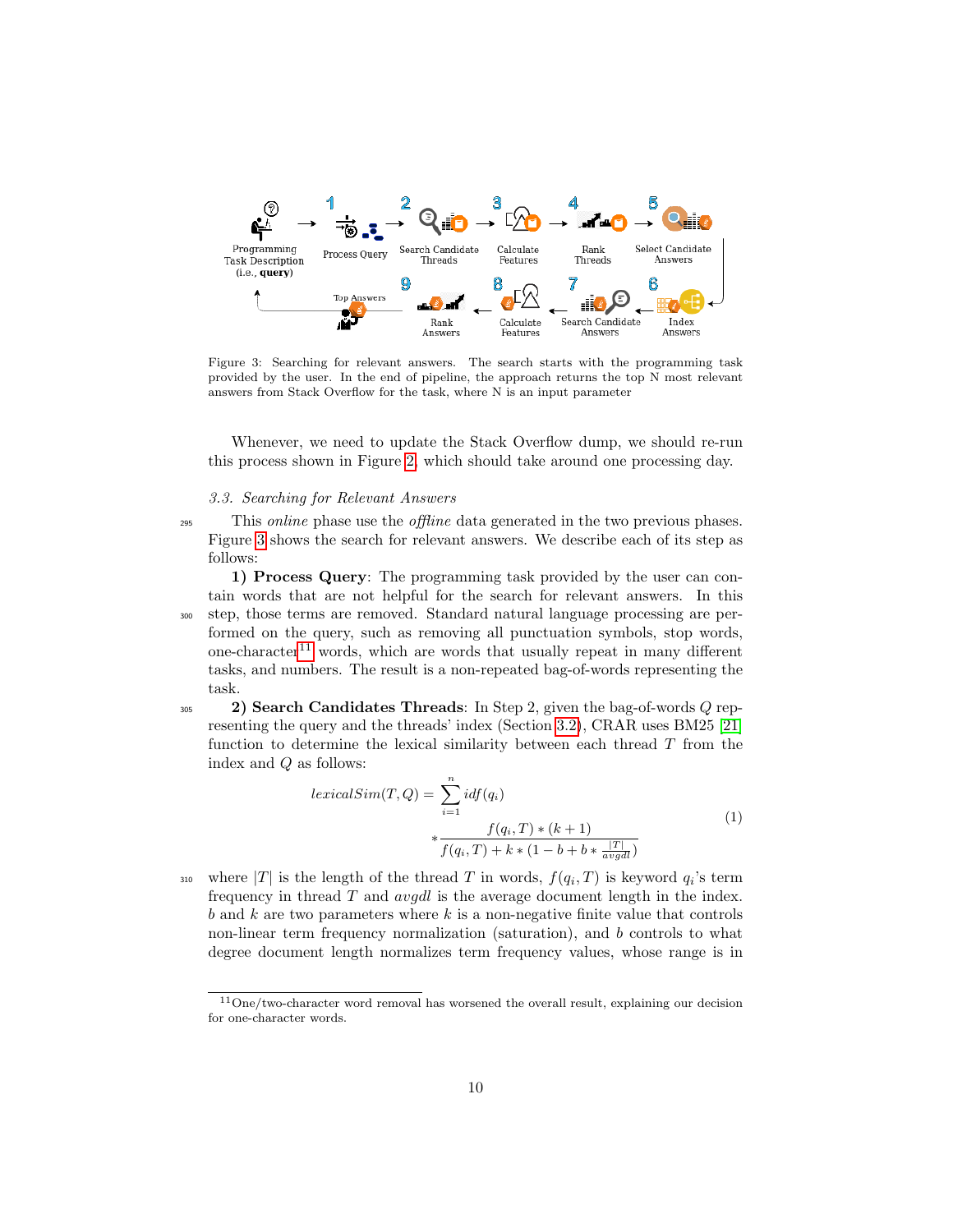315 [0, 1]. CRAR customizes these parameters:  $k = 1.2$  and  $b = 0.9$ . The function  $idf(q_i)$  is the inverse document frequency of keyword  $q_i$ .

3) and 8) Calculate Features: After obtaining the candidates (i.e., threads or answers), CRAR determines the similarity between the query and each candidate by using several features. We describe all the evaluated features  $320$  in Section [3.4](#page-10-0) and the set of features used in each step 3 or 8 in Section [4.1.](#page-14-0) Step 3 uses part of the features to rank the whole thread, independently of which answer(s) contained in the thread would be selected to be part of final answer. Step 8 uses other part of the features to rank only answers that will be used as final result. CRAR determines the scores for each feature, normalize this <sup>325</sup> score and then calculates a final combined score as a weighted combination of all features' scores, as follows:

$$
finalScore(C,Q) = \sum_{i}^{n} s_{f_i} * w_{f_i}
$$
\n<sup>(2)</sup>

<span id="page-10-1"></span>where  $s_{f_i}$  denotes the score of the feature  $f_i$  and  $w_{f_i}$  denotes the weight associated with this feature score.

<sup>330</sup> 4) and 9) Rank Candidates: given a list of candidates (threads (Step 3) or answers (Step 8)), CRAR sorts them according to their final score (Formula [2\)](#page-10-1) in descending order.

5) Select Candidate Answers and 6) Index Answers: Given a ranked list of candidate threads, CRAR retrieves only their answers (Step 5) having <sup>335</sup> score higher than zero and contain code examples. Next, in Step 6, CRAR constructs a Lucene Index [\[26\]](#page-28-7) containing this set of answers, the same way as in Section [3.2.](#page-6-2)

7) Search Candidate Answers: Given an answers' index built online (Step 6), CRAR uses the function  $lexicalSim(A, Q)$  (Formula [1\)](#page-9-3) to calculate  $_{340}$  the lexical similarity between each answer A from the index and the bag-of-words Q representing the query. The function retrieves the top K answers sorted by their relevance to the query, which is the output of this Step. We determine the threshold value of K as 150, since we are considering only answers, and higher values for K in general lead to very dissimilar answers.

<sup>345</sup> In the end (Step 9), given an input parameter N, CRAR selects the top N answers and returns them as the final output.

## <span id="page-10-0"></span>3.4. Adopted Features

Given the bag-of-words Q representing the query - Section [3.3](#page-9-1) - Step 1) and a set of candidates (threads or answers), CRAR uses several features to calculate <sup>350</sup> the similarity between each candidate against Q. This similarity is calculated using the candidate's content according to the feature. If the candidate is a thread (as in Figure [3,](#page-9-0) Step 3), we represent each thread's content as the bag-ofwords T. If the candidate is an answer (as in Figure [3,](#page-9-0) Step 8), we represent each answer as the bag-of-words A. CRAR calculates a score between two documents  $_{355}$  Q and  $(T \text{ or } A)$  for each of the following features: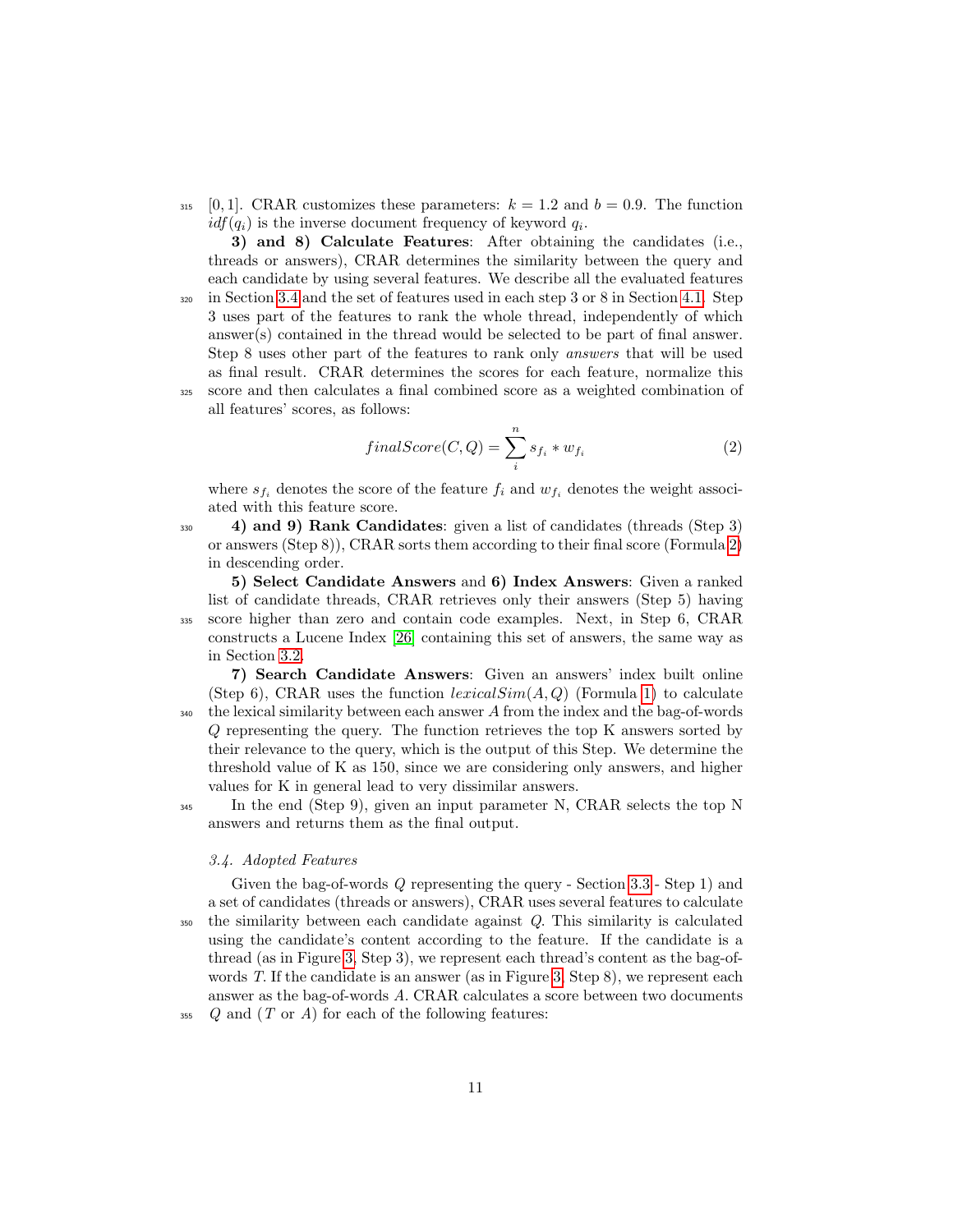Antonyms: This feature penalizes the candidate (question or answer) containing the antonyms of the query. For instance, if the query is about "how to uncompress a file", questions/answers containing "compress" are penalized. CRAR calculates the feature as follows. First, CRAR employs Stanford Part-<sup>360</sup> Of-Speech Tagger (POS Tagger) [\[32\]](#page-28-13) to annotate each word of Q. Then, it uses the dictionary of antonyms (Section [3.1\)](#page-6-0) to collect the antonyms of the nouns and verbs of  $Q$ . If the query contains antonyms in itself (e.g., "How to  $zip /$ unzip a file in Java?"), CRAR sets to this feature a zero score. Otherwise, it merges the collected antonyms into a list of non-repeated bag-of-words  $A_{nt}$ . <sup>365</sup> Next, CRAR constructs a bag-of-words  $C_{an}$  using the pre-processed information of the candidate. For threads, CRAR concatenates the title (i.e., question title) and the body text (i.e., question body text). For answers, it concatenates the title of the parent question, the body text and the code. After constructing  $A_{nt}$ and  $C_{an}$ , CRAR computes the antonyms score as follows:

$$
AntonymsScore(A_{nt}, C_{an}) = |A_{nt} \cap C_{an}|
$$
\n(3)

<span id="page-11-0"></span> $$ a term (i.e., word) occurs in a document. This feature is used to calculate the lexical similarity between the query and each candidate thread based on their common shared words. CRAR determines the TF Score between the two documents Q (query) and T (question title, question text body, answers' text <sup>375</sup> body and answers' code) as follows:

$$
tfScore(Q,T) = \frac{d_Q \cdot d_T}{|d_Q| \cdot |d_T|} = \frac{\sum_{1}^{N} tf_{tu,dq} \cdot tf_{tu,dt}}{\sqrt{\sum_{1}^{N} tf_{ti,dq}^{2} \cdot \sqrt{tf_{ti,dt}^{2}}}}
$$
(4)

where  $d_Q$  denotes the query and  $d_T$  represents the thread.  $tf_{tu,dk}$  represents the number of times each term  $t \in U$  appears in document dk and  $tf_{ti,dk}$  denotes the number of times each the term  $t$  appears in document  $dk$ .

 $\mathbf{T} = \mathbf{TF} - \mathbf{IDF}$ : TF-IDF stands for the product of the TF and the IDF. We use this feature to determine the lexical similarity between the query and each candidate answer.

CRAR calculates the  $TF-IDF$  for each word  $W$  of a document (query or answer) as follows:

$$
TF\text{-}IDF(W) = TF(W) * log_{10}(\frac{N}{df_w})
$$
\n<sup>(5)</sup>

385

where N denotes the total number of documents in the corpus, and  $df_W$  denotes the number of documents containing the word  $W$ . CRAR determines the lexical similarity between  $Q$  and the document  $A$  using their cosine similarity as follows:

$$
tfidfScore(Q, A) = \frac{d_Q \cdot d_A}{|d_Q| \cdot |d_A|}
$$
  
= 
$$
\frac{\sum_{1}^{N} tfidf_{ti, dq} \cdot tfidf_{ti, da}}{\sqrt{\sum_{1}^{N} tfidf_{ti, dq}^{2} \cdot \sqrt{tfidf_{ti, da}^{2}}}}
$$
 (6)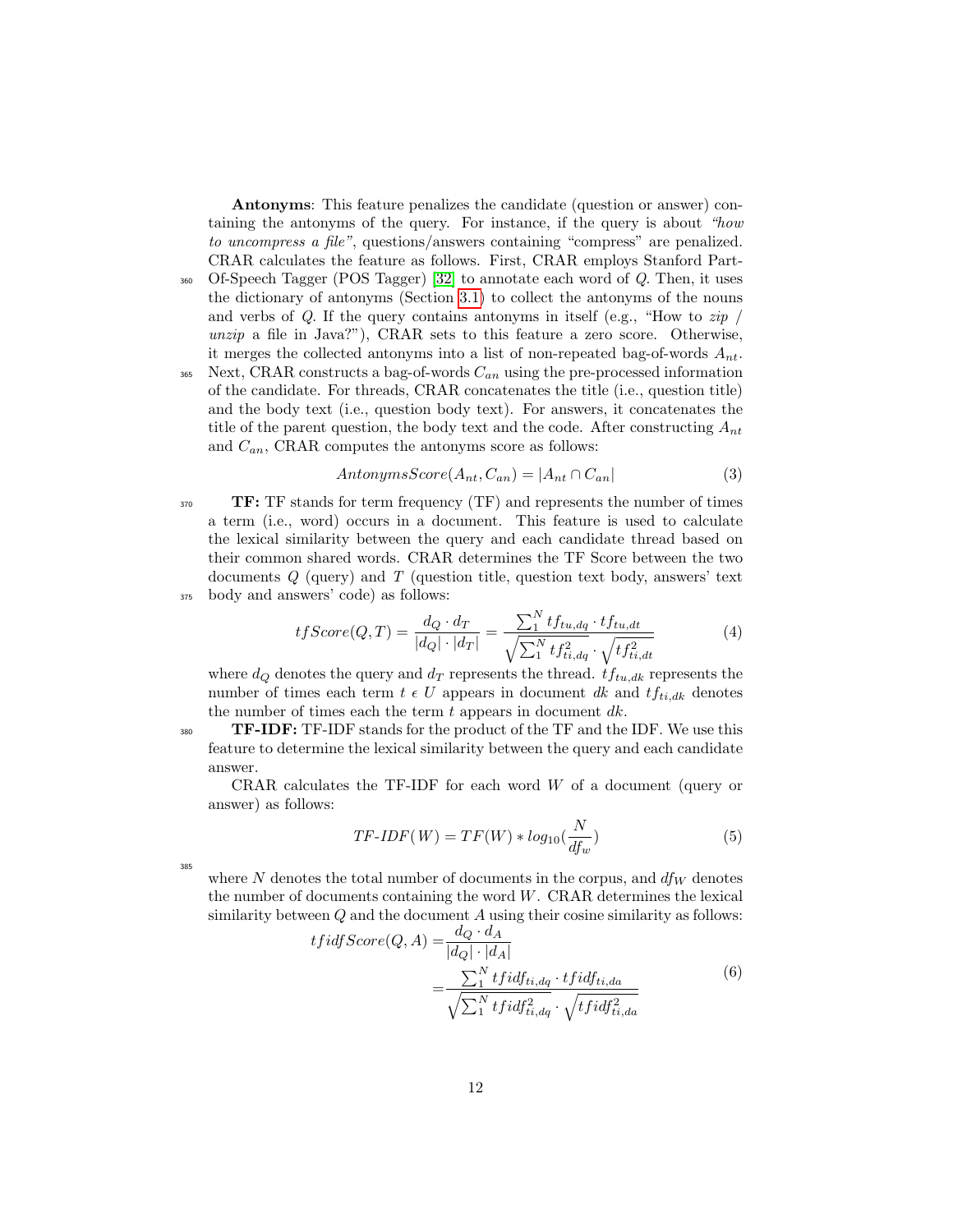where  $d_Q$  refers to the query,  $d_A$  represents the candidate answer and  $tfidf_{ti,dk}$  $390$  is the term weight for each word of the document dk.

Sentence Similarity with *Sent2Vec* or *CNN*: CRAR determines a semantic similarity score between  $Q$  (i.e., the query) and each  $Q\&A$  pair by comparing two sentences:  $Q$  and the title  $T$  of the pair. For this, CRAR uses the cosine distance between their embeddings' vectors, which are generated by  $395$  Sent $2Vec$  or CNN embeddings as follows:

$$
sentScore(Q, T) = \frac{Vec1 \cdot Vec2}{|Vec1| \times |Vec2|} = \frac{\sum_{1}^{n} Vec1_{i} \times Vec2_{i}}{\sqrt{\sum_{1}^{n} Vec1_{i}^{2}} \times \sqrt{\sum_{1}^{n} Vec2_{i}^{2}}}
$$
(7)

where  $VecK$  is the 100-dimensional vector representing the sentences  $Q$  or  $T$ and  $VecK_i$  is the element of the vector  $VecK$  at position *i*.

Asymmetric Similarity: CRAR determines another semantic similarity <sup>400</sup> score between Q and each candidate (thread or answer). For the threads, CRAR builds two bag-of-words  $T_1$  and  $T_2$  where  $T_1$  is composed by the thread' title, while  $T_2$  is composed by the concatenation of the thread' body and its answers' body. For the answers, CRAR builds a bag-of-words A composed by the answer body and the title of its parent question. CRAR then determines the asymmetric 405 similarity relevance between Q and a bag-of-words T, where  $T \in (T_1, T_2, A)$  as follows:

$$
asym(Q \to T) = \frac{\sum_{w \in Q} sim(w, T) * idf(w)}{\sum_{w \in Q} idf(w)}
$$
\n
$$
(8)
$$

<span id="page-12-0"></span>where  $sim(w, T)$  is the maximum value of  $sim(w, w_T)$  for every word  $w_T \in T$ .  $sim(w, w_T)$  is the cosine similarity between w and  $w_T$  embedding vectors and  $\text{410}$  idf(w) is the correspondent IDF value of the word w. The other asymmetric relevance namely  $asym(T \rightarrow Q)$  can be calculated by swapping Q and T in Formula [8.](#page-12-0) Thus, the final similarity between the task  $T$  and  $Q$  is the harmonic mean of the two asymmetric relevance scores as follows:

$$
asymScore(Q, T) = \frac{2 * asym(Q \to T) * asym(T \to Q))}{asym(Q \to T) + asym(T \to Q)}
$$
(9)

Top Method: If an API method appears across multiple candidates an-<sup>415</sup> swers, it is more likely to contain a proper solution for the query problem [\[16,](#page-27-10) [15\]](#page-27-9). CRAR rewards candidate answers containing the most common method in their answers. For this, CRAR obtains the methods of each candidate answer using regular expressions and assigns in each answer a method score as follows:

$$
methodScore(A) = \frac{log_2(f_m)}{S}
$$
\n<sup>(10)</sup>

where  $f_m$  is the top method frequency and S controls the scale of the score. <sup>420</sup> We empirically test different values for S and find that  $S = 10$  gives the best performance. If the answer does not contain the top method, the score is set to zero.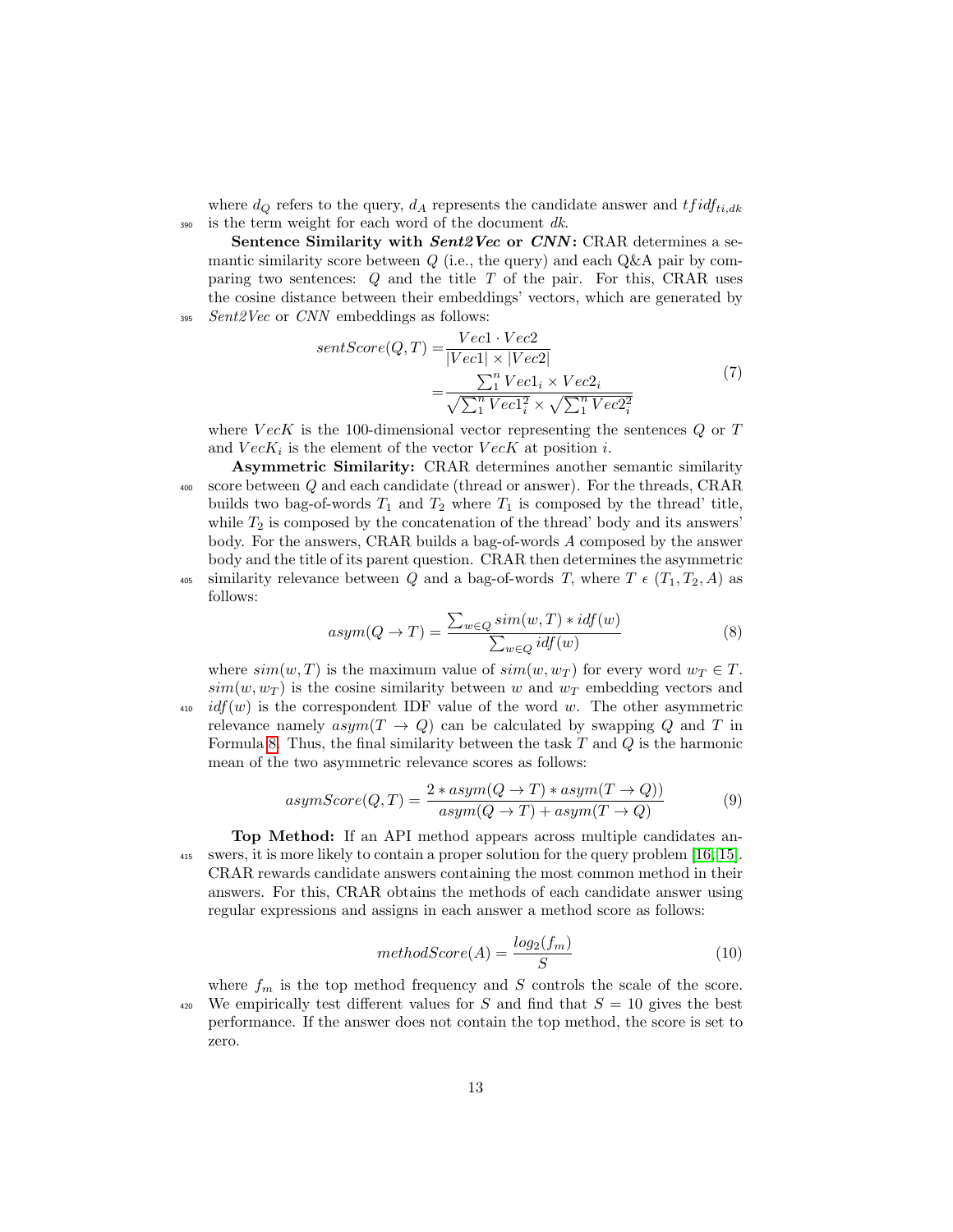| <b>Question Score range</b> | Value |
|-----------------------------|-------|
| $\leq 1$                    | 0.1   |
| $2 - 5$                     | 0.2   |
| $6 - 10$                    | 0.3   |
| $11 - 25$                   | 0.4   |
| 26-50                       | 0.5   |
| 51-75                       | 0.6   |
| 76-100                      | 0.7   |
| 101-200                     | 0.8   |
| 201-500                     | 0.9   |
| > 500                       | 1.0   |

<span id="page-13-2"></span>Table 2: Question Score ranges with their respective values

Social Features: social features had already been used by previous works [\[33,](#page-29-0) [13\]](#page-27-7) as factors to determine the relevance of Stack Overflow posts (question or <sup>425</sup> answer). In Table [1,](#page-2-0) we have shown a motivating example on why social feature could play a role in improving retrieval performance. Although, social features may exclude relevant content because there may still be recent relevant answers that could not have had sufficient time to get the score increased.

We investigate the use three social features to identify relevant threads <sup>430</sup> among the candidates: Answer Count (i.e., the number of answers), Question Score (i.e., upvotes minus downvotes), and Total Answer Score, which is the sum of all answers scores (i.e., upvotes minus downvotes). CRAR determines a value in range of [0,1] for each social feature. Answer Count and Total Answer Score are normalized values between [0,1]. However, instead of the calculating

<sup>435</sup> the Question Score with simple normalization, we opted for using degrees based on the Stack Overflow privileges<sup>[12](#page-13-1)</sup>, which awards privileges according a range on the number of points. CRAR uses a similar range to assign the value in [0,1] according to the respective range the score belongs, where the maximum range is 500+, which corresponds to score 1. The defined Question Score ranges and <sup>440</sup> their respective values are shown in Table [2.](#page-13-2)

#### <span id="page-13-0"></span>4. Experimental Evaluation

Herein, we evaluate our novel approach CRAR that given a programming task, recommends Stack Overflow answers containing code and explanations. We compare our approach against multiple other baselines (including the state-<sup>445</sup> of-art CROKAGE [\[16\]](#page-27-10)) where each baseline is constructed as a variation of our proposed set of features. However, since we adopted multiple features and their combination would result in a high number of baselines, we focus on evaluating features not explored by the CROKAGE. For the evaluation,

<span id="page-13-1"></span><sup>12</sup>https://stackoverflow.com/help/privileges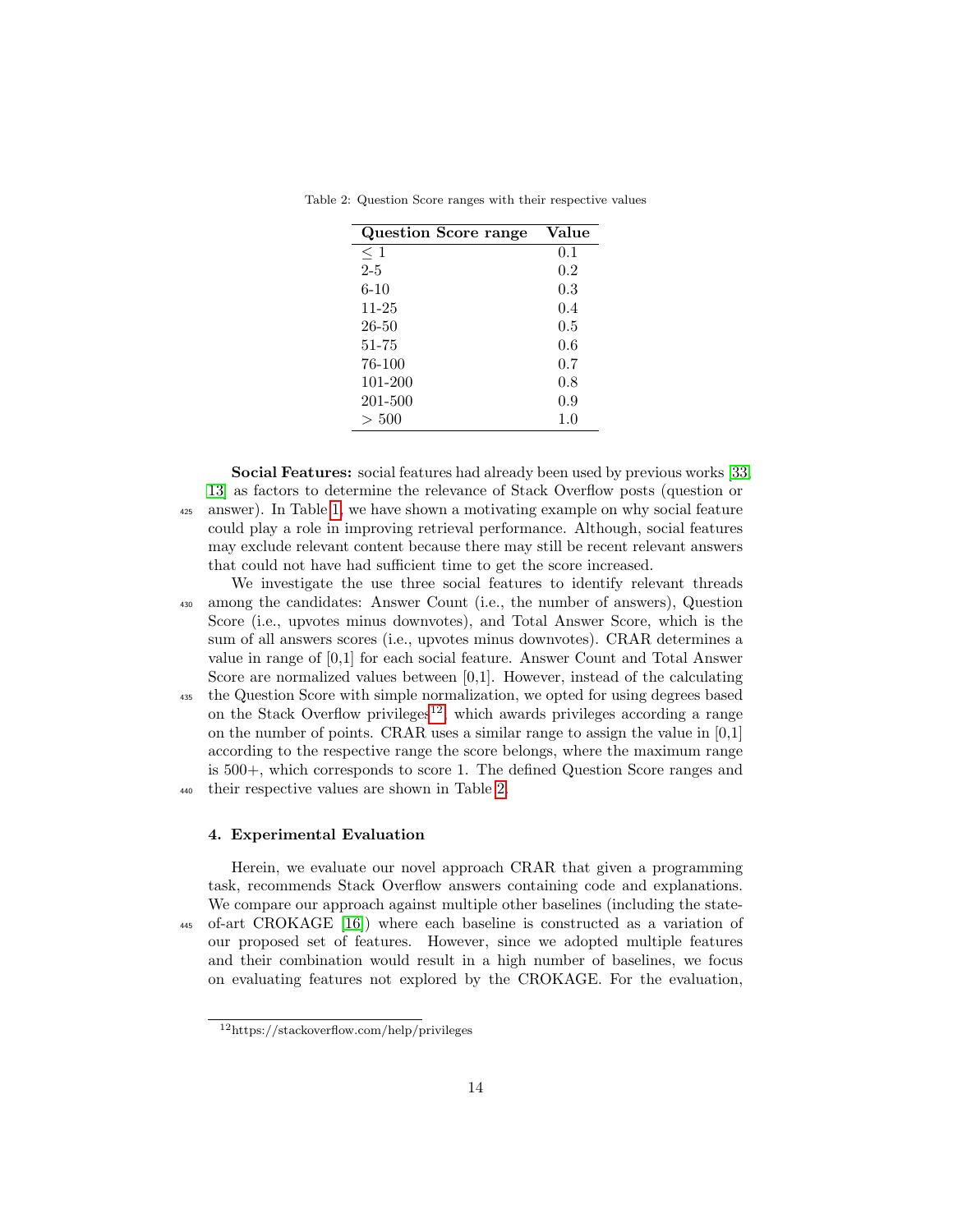we adopt their ground truth<sup>[13](#page-14-1)</sup> (i.e., a list containing 115 programming tasks

<sup>450</sup> and the relevant Stack Overflow answers for each task), as well as the same four performance metrics (i.e., Top-K Accuracy (Hit@K), Mean Reciprocal Rank (MRR@K), Mean Average Precision (MAP@K), Mean Recall (MR@K)), which have also been adopted by other previous works in the software engineering [\[34,](#page-29-1) [23,](#page-28-4) [22,](#page-28-3) [35,](#page-29-2) [15,](#page-27-9) [13\]](#page-27-7). Those 115 Java programming tasks were se-<sup>455</sup> lected from three Java tutorial sites: Java2s [\[36\]](#page-29-3), BeginnersBook [\[37\]](#page-29-4) and Kode-

Java [\[38\]](#page-29-5). Queries based on those tasks were used as input to three search engines: Google [\[39\]](#page-29-6), Bing [\[40\]](#page-29-7) and Stack Overflow search [\[41\]](#page-29-8). Google and Bing queries were narrowed to site:stackoverflow.com. Results from Stack Overflow internal search engine should pass a threshold of a minimum of 100 views. For

<sup>460</sup> each of the 115 queries, results were merged and duplicates removed. Questions with no answers were discarded, and we selected answers with score highter than zero and containing code examples. This automatic process resulted into 6,558 answers. Then, two professional developers manually evaluated all these 6,558 answers. The final ground-truth contained 1,743 relevant answers for the <sup>465</sup> 115 queries.

Thus, we run all baselines to recommended the answers for the testing set. Then, we contrast their recommended answers against the ground truth and calculate the performance metrics (i.e., Top-K Accuracy, Mean Reciprocal Rank, Mean Average Precision and Mean Recall). In particular, we answer to the <sup>470</sup> following research questions in our experiments:

RQ1: To what extent do Antonyms and Social Features influence the ranking of candidate answers?

RQ2: How the individual thread features can influence the ranking of candidate answers compared to the features combined (CRAR)?

<sup>475</sup> RQ3: How the individual answer features can influence the ranking of candidate answers compared to the features combined (CRAR)?

RQ4: How does CRAR perform compared to the state-of-art CROKAGE in retrieving relevant answers for given programming tasks?

# <span id="page-14-0"></span>4.1. Baselines and Results

<sup>480</sup> We customize a baseline called *Template* that represents the basic version of our approach as described in Section [3.3.](#page-9-1) That is, given a programming task, the Template baseline first searches for relevant threads and then, for relevant answers. Template calculates features for threads and answers (Steps 3 and 8 of Figure [3](#page-9-0) respectively) to determine their relevance against a query. This <sup>485</sup> baseline calculates seven features' scores for threads and four features's scores

for answers, as in Table [3.](#page-15-0) We describe how Template calculates the score of each feature for the threads and answers as follows:

**Threads:** Given a set of N threads (i.e.,  $N=500$ ) as result of BM25 [\[21\]](#page-28-2) search (i.e., Section [3.3](#page-9-1) - Step 2 - Figure [3\)](#page-9-0), Template calculates the features for <sub>490</sub> the threads in two stages. In the first stage, *Template* calculates the non-social

<span id="page-14-1"></span><sup>13</sup>https://github.com/muldon/CROKAGE-replication-package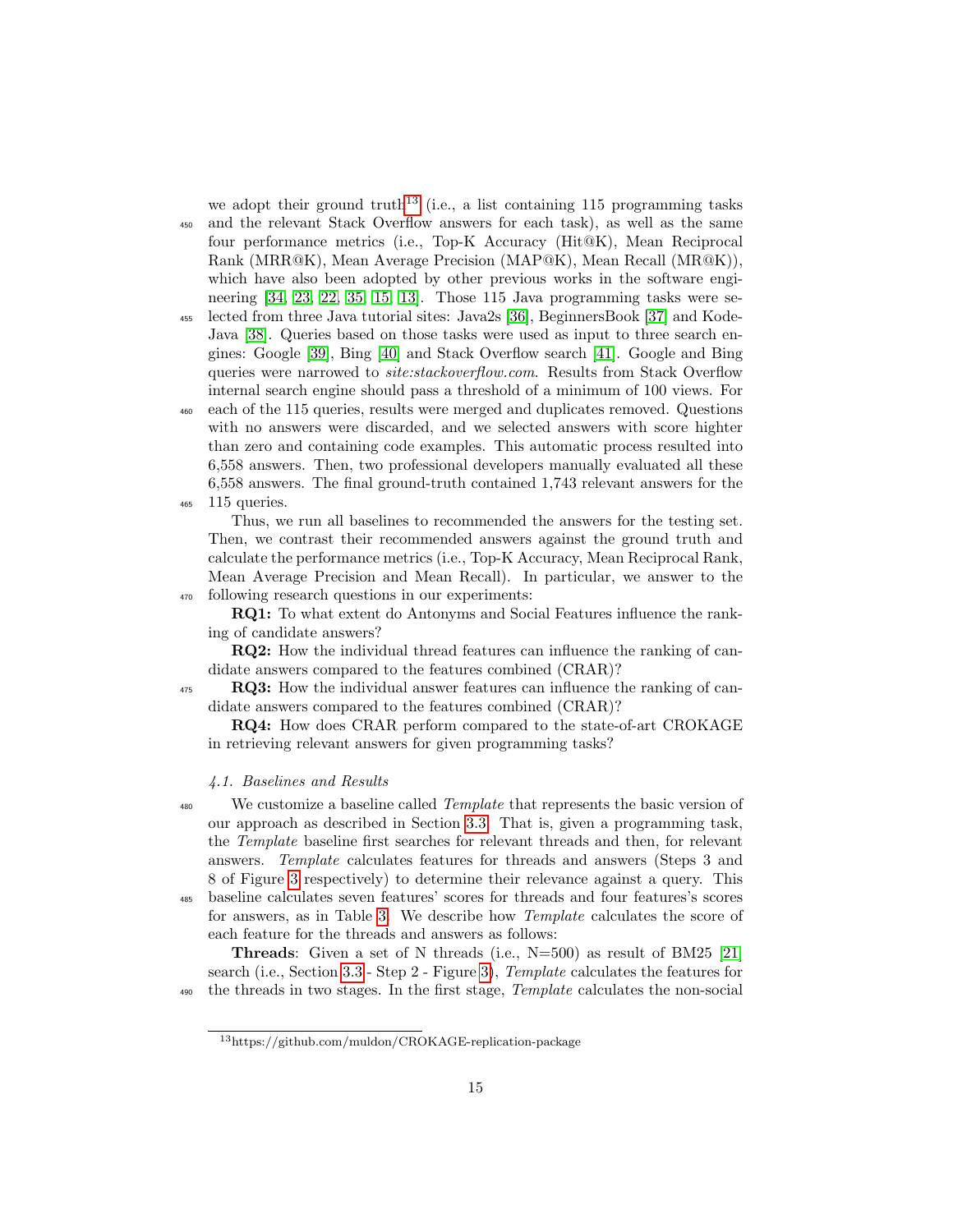|         | Feature                      | Information                  | W.               |  |
|---------|------------------------------|------------------------------|------------------|--|
|         | Sent2Vec/CNN                 | Title                        | $0.5\,$          |  |
|         | <b>Asymmetric Similarity</b> | Title                        | $0.5\,$          |  |
|         | <b>Asymmetric Similarity</b> | $Body + Answers' Body$       | $\overline{0.5}$ |  |
| Threads |                              | Title + Body +               |                  |  |
|         | ТF                           | Answers' Body $+$            | 0.5              |  |
|         |                              | Answers' Code                |                  |  |
|         | Social Feature               | Answer Count                 |                  |  |
|         |                              | (the number of answers)      | 0.5              |  |
|         | Social Feature               | Total Answer Score           | 0.5              |  |
|         |                              | (the sum of answers scores)  |                  |  |
|         | Social Feature               | Question Score (the score    | 0.5              |  |
|         |                              | of the question)             |                  |  |
|         | Asymmetric Similarity        | Title of parent question $+$ | 1.0              |  |
|         |                              | Body                         |                  |  |
| Answers |                              | Title of parent question $+$ |                  |  |
|         | TF-IDF                       | Body of parent question $+$  | 0.5              |  |
|         |                              | $Body + Code$                |                  |  |
|         | Top Method                   |                              | 0.75             |  |
|         | Thread Score                 |                              | 0.75             |  |

<span id="page-15-0"></span>Table 3: Features used by the template baseline (i.e., *Template*) to calculate the similarity between a thread or an answer against the programming task and their weights.

features: the sentence similarity herein represented by Sent2Vec, the two asymmetric similarities and the TF. Then, Template sums their scores (i.e., Formula [2\)](#page-10-1) and use the resulting score to sort the candidate threads in descending order. Template then selects the top 250 threads with the highest resulting score. In <sup>495</sup> the second stage, *Template* calculates the scores of all the seven thread's features over the remaining threads (i.e., 250) and determines the final score (i.e., Formula [2\)](#page-10-1) for each candidate thread. Template then selects the top 100 threads according to their final score and discards the others. Template uses the same weight (i.e., 0.5) for the seven thread features (as in Table [3\)](#page-15-0).

500 **Answers:** Given a set of N answers (i.e.,  $N \le 150$ ) as result of the selection of candidate answers (i.e., Section [3.3](#page-9-1) - Step 7 - Figure [3\)](#page-9-0), Template calculates the score for four features as in Table [3:](#page-15-0) Asymmetric Similarity, TF-IDF, Top Method and the Thread Score as described above. Template then uses the final score (i.e., Formula [2\)](#page-10-1) to rank the top K answers (where K is a parameter) and <sup>505</sup> delivers them as the final output (i.e., Section [3.3](#page-9-1) - Step 9).

We justify our choice for using TF to select threads and TF-IDF to select answers due to preliminary tests on the retrieval performance. We empirically tested the combinations of the two functions in the two stages and showed only the best combination for those functions, for the sake of presentation. Likewise,

<sup>510</sup> the weights associated to each feature and the number of threads filtered in each stage as described above were also empirically tested.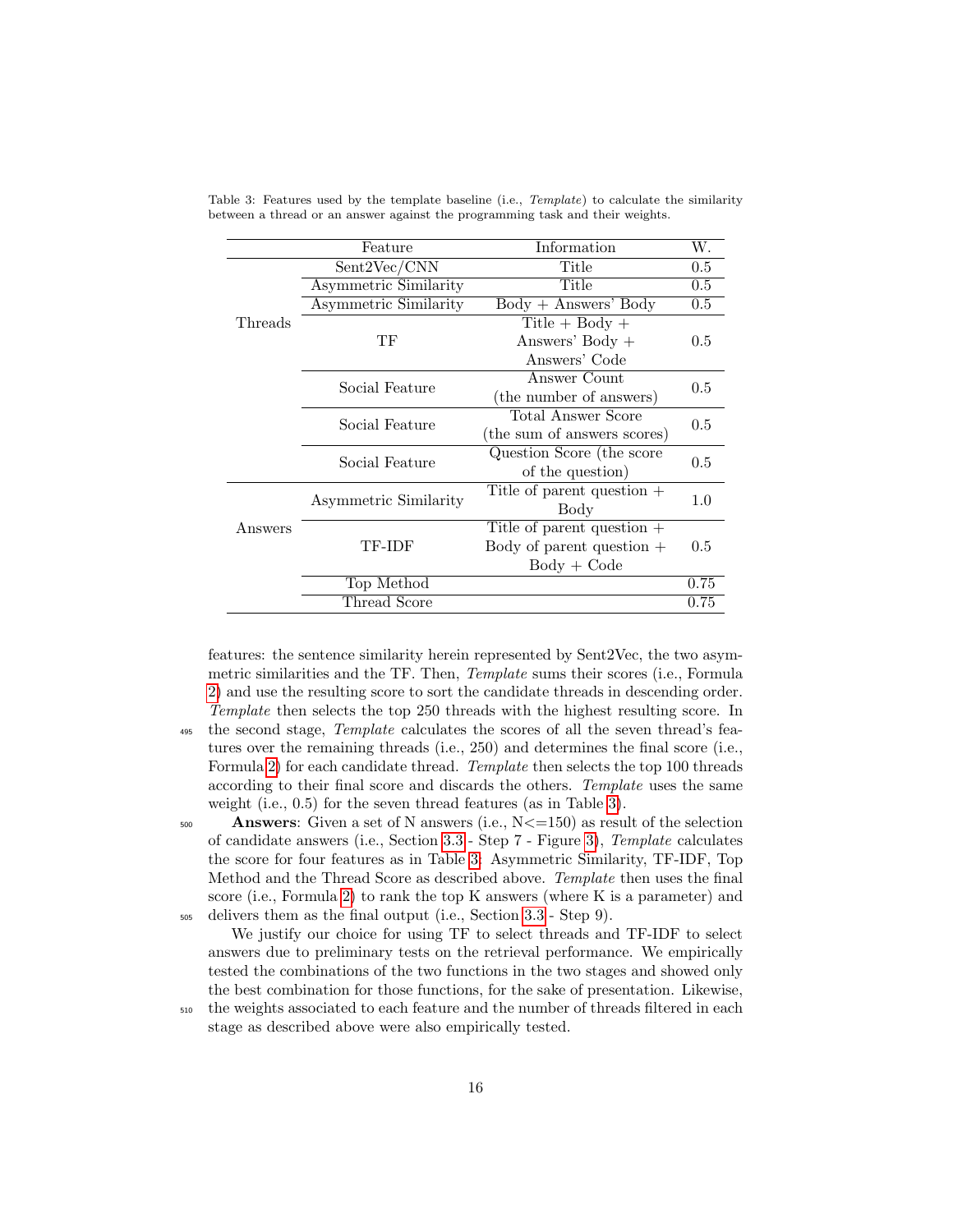After constructing Template, we then extend it to generate other baselines by adding/removing features as follows:

Template-Without-SF: herein, we disable the Social Features (SF) from <sup>515</sup> the list of thread's features (Table [3\)](#page-15-0), thus relying only on the other four nonsocial features during the features calculation (Section [3.3](#page-9-1) - Step 3).

Template-SF-SocialFeatureType: we add the combination of Social Features and construct six baselines. The main reason is to verify how each combination impacts the retrieval performance. The feature types are:

<sup>520</sup> • SocialFeatureType: TAS for Total Answer Score, QS for Question Score and AC for Answers Count. We analyze all possible combinations of these features. For example, TAS-QS are Total Answer Score  $+$  Question Score, discarding the Social Feature *Answer Count*. The combination of these three features are represented on *Template* baseline, i.e. its the same of  $525$  Template-TAS-AC-SF.

Template-Ant-POS-CandidateType: we add the antonyms (Ant) feature to Template and construct nine baselines. We use this feature as a filter and discards threads and/or answers containing antonyms for the query (i.e., the AntonymsScore  $> 0$  - Formula [3](#page-11-0) - Section [3.4\)](#page-10-0). The baselines are the com-<sup>530</sup> bination of the Part of Speech used to generate antonyms and the candidate type as follows:

- Part of Speech: NN for nouns, VB for verbs or NN VB for both.
- Candidate type: threads (TR), answers (ANS) or both (TR ANS).

For example, the baseline *Template-Ant-NN VB-TR ANS* discards threads <sup>535</sup> (TR) and answers (ANS) containing antonyms for the query where the antonyms are calculated for the nouns (NN) and the verbs (VB) of the query.

RQ1: To what extent do Antonyms and Social Features influence the ranking of candidate answers?

We run each baseline against the testing set queries to search for relevant <sup>540</sup> answers (Section [3.3\)](#page-9-1) on the 2019 march Stack Overflow dataset, as described in Section [3.2\)](#page-6-2) and collect the metrics for Social Features as shown in Table [4](#page-17-0) and for Antonyms in Table [5.](#page-17-1) We sort the baselines by the sum of the four metrics. Social Features: as shown in Table [4,](#page-17-0) the presence of the Social Features

strongly influences the ranking of candidate answers in our baselines. The differ- $545$  ence between the version without the social features (i.e.,  $Template-Without SF$ ) and the version containing all of them (i.e., Template) in terms of Top-K Accuracy, Mean Average Precision, Mean Recall, and Mean Reciprocal Rank for  $K=10$  is by 13%, 11%, 4% and 0.16 respectively (in absolute values). This influence is statistically attested  $[42]$  (i.e., p-values  $< 0.05$ ) for all metrics with effect size ranging from 0.31 (medium) to 0.53 (large), calculated with  $r = Z/\sqrt{n}$ 

[\[43\]](#page-29-10). These results suggest that social factors (i.e., features) help the retrieval of relevant answers by promoting important threads.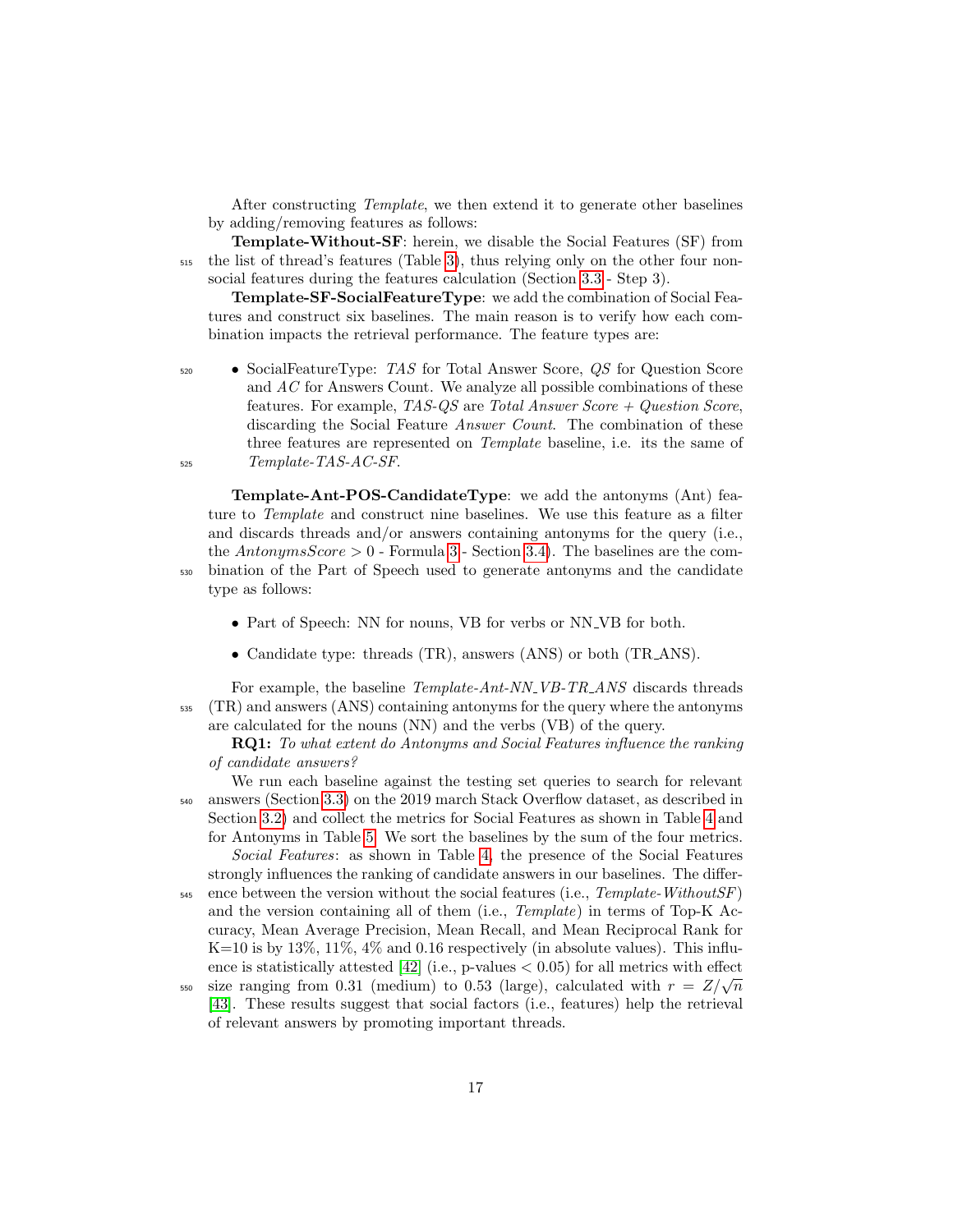<span id="page-17-0"></span>Table 4: Performance of Social Features combined over 7 baselines in terms of Hit@K, MRR@K, MAP@K, and MR@K, for K=10

| <b>Baseline Approach</b> | <b>Hit</b> | $\bf{M} \bf{R} \bf{R}$ | MAP  | MR.  |
|--------------------------|------------|------------------------|------|------|
| Template-Without-SF      | 0.75       | 0.44                   | 0.39 | 0.20 |
| Template-SF-TAS          | 0.81       | 0.52                   | 0.46 | 0.23 |
| Template-SF-TAS-AC       | 0.84       | 0.55                   | 0.48 | 0.25 |
| Template-SF-QS           | 0.86       | 0.54                   | 0.48 | 0.23 |
| Template-SF-AC           | 0.88       | 0.53                   | 0.47 | 0.23 |
| Template-SF-QS-TAS       | 0.88       | 0.56                   | 0.48 | 0.25 |
| Template (SF-All)        | 0.88       | 0.60                   | 0.50 | 0.24 |
| Template-SF-QS-AC        | 0.89       | 0.61                   | 0.51 | 0.26 |

<span id="page-17-1"></span>Table 5: Performance of Anthonyms over 9 baselines in terms of Hit@K, MRR@K, MAP@K, and MR@K, for K=10

| <b>Baseline Approach</b>           | Hit  | MR.R. | MAP  | MR.  |
|------------------------------------|------|-------|------|------|
| Template-Ant-NN_VB-TR_ANS          | 0.84 | 0.54  | 0.48 | 0.22 |
| Template-Ant-VB-ANS                | 0.86 | 0.56  | 0.50 | 0.21 |
| Template-Ant-NN-TR_ANS             | 0.86 | 0.57  | 0.50 | 0.21 |
| Template-Ant-NN_VB-TR              | 0.88 | 0.57  | 0.51 | 0.25 |
| Template-Ant-VB-TR_ANS             | 0.88 | 0.58  | 0.50 | 0.26 |
| Template-Ant-NN <sub>-VB-ANS</sub> | 0.88 | 0.58  | 0.52 | 0.23 |
| Template                           | 0.88 | 0.60  | 0.50 | 0.24 |
| Template-Ant-VB-TR                 | 0.88 | 0.61  | 0.53 | 0.23 |
| Template-Ant-NN-TR                 | 0.89 | 0.58  | 0.50 | 0.26 |
| Template-Ant-NN-ANS                | 0.89 | 0.62  | 0.53 | 0.26 |

Antonyms: The baseline Template-Ant-NN-ANS has the best overall performance for antonyms as shown in Table [5.](#page-17-1) Template-Ant-NN-ANS is the <sup>555</sup> baseline with lexical, semantic and social features (Template), combined with the antonym feature  $(Ant)$  that discard answers  $(ANS)$  containing antonyms for the nouns  $(NN)$  in the query. Although most of the baselines containing antonyms perform worse than the template baseline (i.e., Template), little gain can be obtained with antonyms (i.e., up to  $1\%$  in Top-K Accuracy,  $3\%$ <sup>560</sup> in Mean Average Precision, 2% in Mean Recall, and a Mean Reciprocal Rank of 0.02). No significant difference (i.e., p-values  $< 0.05$ ) using non-parametric Wilcoxon signed-rank test [\[42\]](#page-29-9) is observed for any metric between *Template* and Template-Ant-NN-ANS suggesting that the use of antonyms does not improve the performance in the ranking of candidate answers significantly.

<sup>565</sup> The Table [6](#page-18-0) shows the performance of CRAR baseline compared with two other baselines, the Template baseline, and the Template-Ant-NN-ANS|SF-QS- $AC$  which contains Anthonyms (*Answers + Nouns*) and a combination of *Ques*tion Score + Answer Count. We observe that  $Template-Ant-NN-ANS|SF-QS-$ AC and Template-Ant-NN-ANS SF-All are basically tied because, the former  $570$  has better Hit and MR, and the latter has better MRR and MAP. We arbitrar-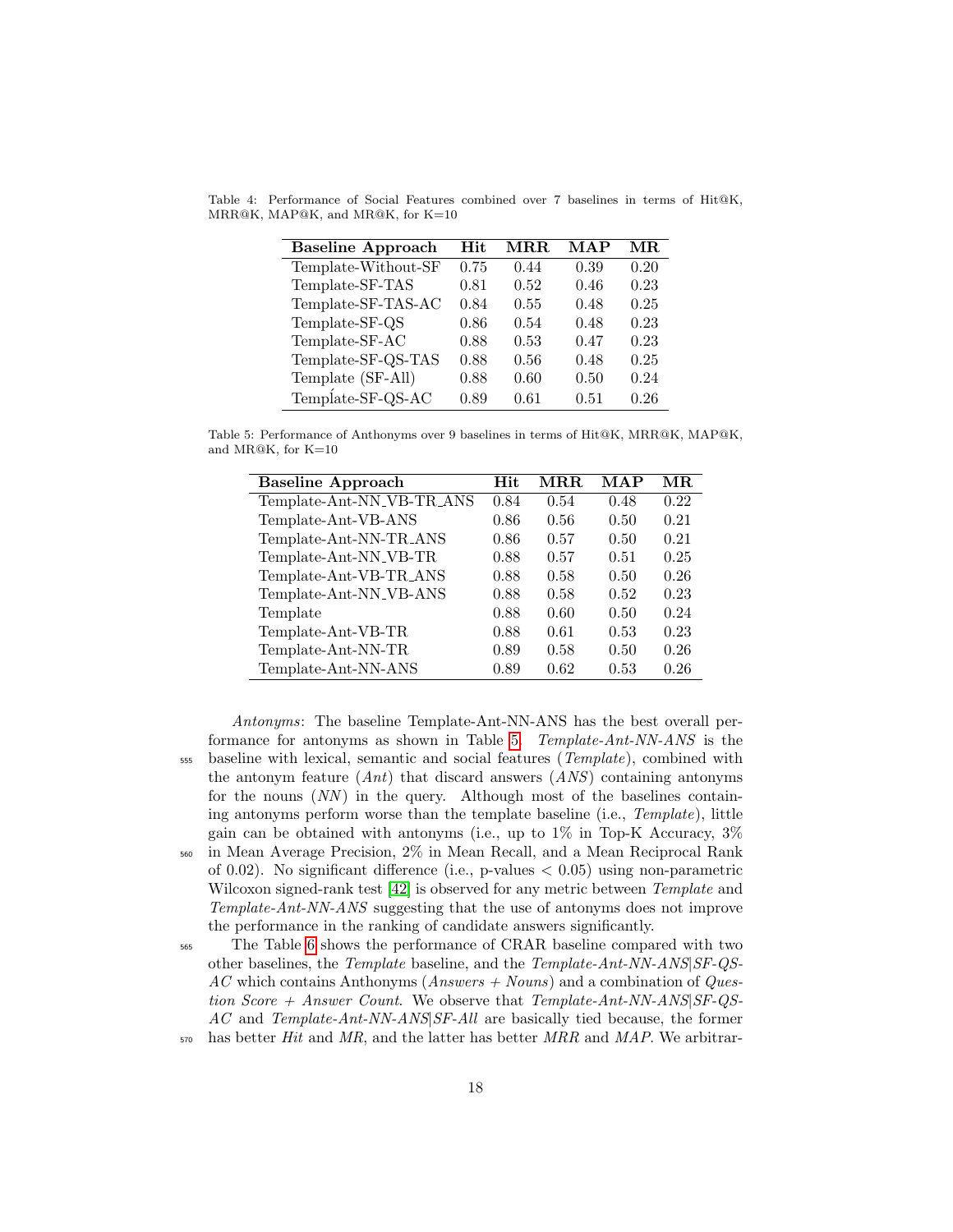<span id="page-18-0"></span>Table 6: Performance of best Anthonyms and Social Factors combination in terms of Hit@K, MRR@K, MAP@K, and MR@K, for K=10

| <b>Baseline Approach</b>          | Hit. | MRR. | MAP  | MR.  |
|-----------------------------------|------|------|------|------|
| Template (SF-All)                 | 0.88 | 0.60 | 0.50 | 0.24 |
| Template-Ant-NN-ANS SF-QS-AC      | 0.91 | 0.61 | 0.52 | 0.27 |
| Template-Ant-NN-ANS SF-All (CRAR) | 0.89 | 0.62 | 0.53 | 0.26 |

ily opted to choose CRAR as the combination with all social features, and use it in the following analyses.

RQ1 Answer: Antonyms and Social Features can improve the ranking of candidate answers. However, the gains found are not significant for Antonyms but are positively strong for the use of Social Features which significant gains.

RQ2: How the individual thread features can influence the ranking of can-<sup>575</sup> didate answers compared to the features combined (CRAR)?

We investigate how each of the four individual thread non-social features (i.e., Table [3\)](#page-15-0) influences the ranking of candidate answers by comparing the individual performance of the features against their combination (CRAR). For this, we construct 11 baselines as follows:

- <sup>580</sup> Baselines: We construct four baselines representing each individual non-social thread feature of Template-Without-SF, where in each baseline we keep the weight of its representing feature and set the weights of the other features to zero. For example, for the baseline Asym. Sim. - Title, we set the weights of all thread features to zero, except for Asym. Sim. - Title feature. We construct other
- $585$  four baselines, each of them named CRAR Without  $\leq$  Feature(s) to measure the CRAR performance without each respective feature. For example, for the baseline CRAR Without Asym. Sim. - Title, we include all thread features shown in Table [3,](#page-15-0) except Asym. Sim. - Title.

 $CNN$ : we replace the *Template* sentence similarity feature (i.e.,  $Sent2Vec$ ) with  $S<sub>990</sub>$  CNN. This means the embeddings representing the title of Q&A pair generated by Sent2Vec are replaced with embeddings generated using CNN.

CRAR - CNN and CRAR (Sent2Vec): besides CRAR, which uses Sent2Vec as the sentence similariry component, we construct another version (CRAR - CNN) where the sentence similarity component uses the CNN instead.

 $\frac{595}{2}$  Since RQ  $\#2$  has focus only on thread features, we keep the answer features weights for the 11 baselines. Then, like in  $RQ \#1$ , we run the 11 baselines to search for relevant answers (Section [3.3\)](#page-9-1) against the testing set queries. The results as shown in Table [7.](#page-19-0) We notice that when isolated, the CNN feature outperforms the Sent2Vec. However, when combined with the other thread fea-

 $\omega$  tures,  $Sent2Vec$  shows better results for the four metrics (i.e., Top-K Accuracy, Mean Average Precision, Mean Recall, and Mean Reciprocal Rank). The same situation happens with the other features. For instance, TF when isolated has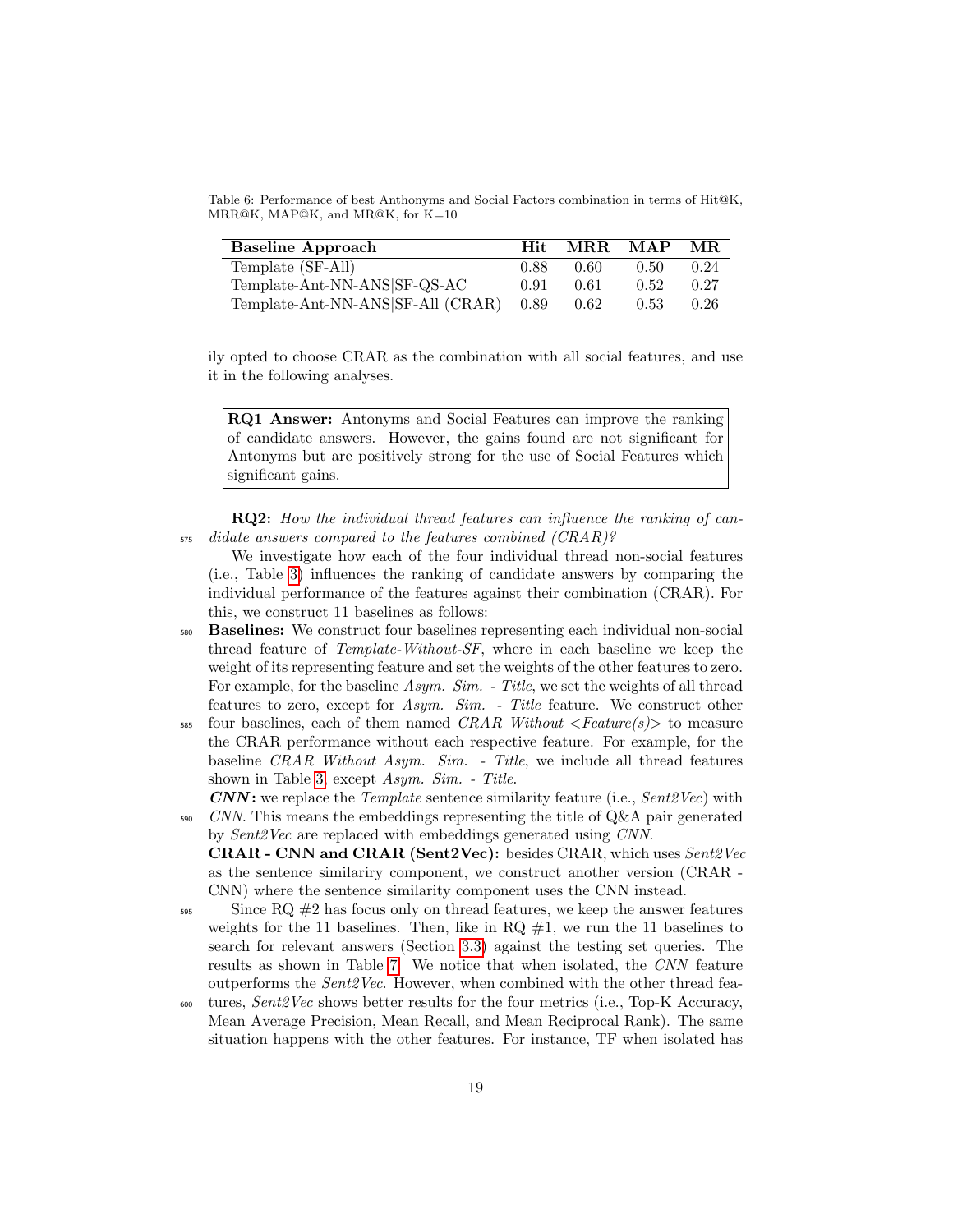| <b>Baseline Approach</b>            | Hit  | $\operatorname{MRR}$ | $\mathbf{MAP}$ | $\operatorname{MR}$ |
|-------------------------------------|------|----------------------|----------------|---------------------|
| TF                                  | 0.67 | 0.39                 | 0.35           | 0.18                |
| Sent2Vec                            | 0.68 | 0.35                 | 0.32           | 0.16                |
| <b>CNN</b>                          | 0.72 | 0.37                 | 0.33           | 0.15                |
| Asym.Sim.Body+Ans.Body              | 0.72 | 0.44                 | 0.40           | 0.16                |
| Asym.Sim.Title                      | 0.79 | 0.42                 | 0.37           | 0.22                |
| CRAR Without TF                     | 0.82 | 0.56                 | 0.50           | 0.22                |
| CRAR Without Sent2Vec/CNN           | 0.84 | 0.59                 | 0.51           | 0.26                |
| CRAR Without Asym.Sim.Body+Ans.Body | 0.84 | 0.60                 | 0.50           | 0.24                |
| CRAR Without Asym.Sim.Title         | 0.86 | 0.58                 | 0.50           | 0.24                |
| CRAR - CNN                          | 0.86 | 0.58                 | 0.51           | 0.26                |
| $CRAR$ (Sent2Vec)                   | 0.89 | 0.62                 | 0.53           | 0.26                |

<span id="page-19-0"></span>Table 7: Performance of CRAR (combined score) and other baselines derived from individual scores for ranking threads in terms of Hit@K, MRR@K, MAP@K, and MR@K, for K=10

worse performance compared to Asymmetric Similarity. But with all features combined (CRAR), the absence of  $TF$  produces the worst baseline, i.e, the hit <sup>605</sup> decays from 0.89 in CRAR baseline to 0.82 on CRAR without TF baseline.

RQ2 Answer: In isolation, CNN baseline outperforms Sent2Vec baseline (lines 2 and 3 of Table [7\)](#page-19-0). So, we would expect that when combined the CNN could deliver a better integrated approach, but surprisingly, Sent2Vec worked better together with the other combined features, i.e., baselines CRAR (Sent2Vec) and CRAR - CNN in Table [7.](#page-19-0) A possible reason is because Sent2Vec captures posts that the other features could not capture, suggesting to be more complementary to the other features than CNN. All individual features play a role for improving CRAR retrieval performance because if any of them are removed CRAR performance is decreased.

RQ3: How the individual answers features can influence the ranking of candidate answers compared to the features combined (CRAR)?

We investigate how each of the four individual answer features (i.e., Table [3\)](#page-15-0)  $\epsilon_{610}$  influence the ranking of candidate answers. Similar to RQ  $\#2$ , we analyze their individual performance against their combination (CRAR) and the respective  $CRAR$  Without  $\leq Feature$ . For this, we construct four baselines where in each one we keep the weights associated to the thread features and set the weight of the answer features to zero, except the weight for the representing feature. For <sup>615</sup> example, for the baseline Top Method, we set the weight of all answer features

- to zero, except the weight associated to the Top Method. The CRAR Without  $\leq$  Feature  $\geq$  does the inverse, setting the weight to zero only for Top Method, maintaining the proposed weights (Table [3\)](#page-15-0) in the other answer features. We then run the eight baselines to search for relevant answers (Section [3.3\)](#page-9-1) against <sup>620</sup> the testing set queries.
	- 20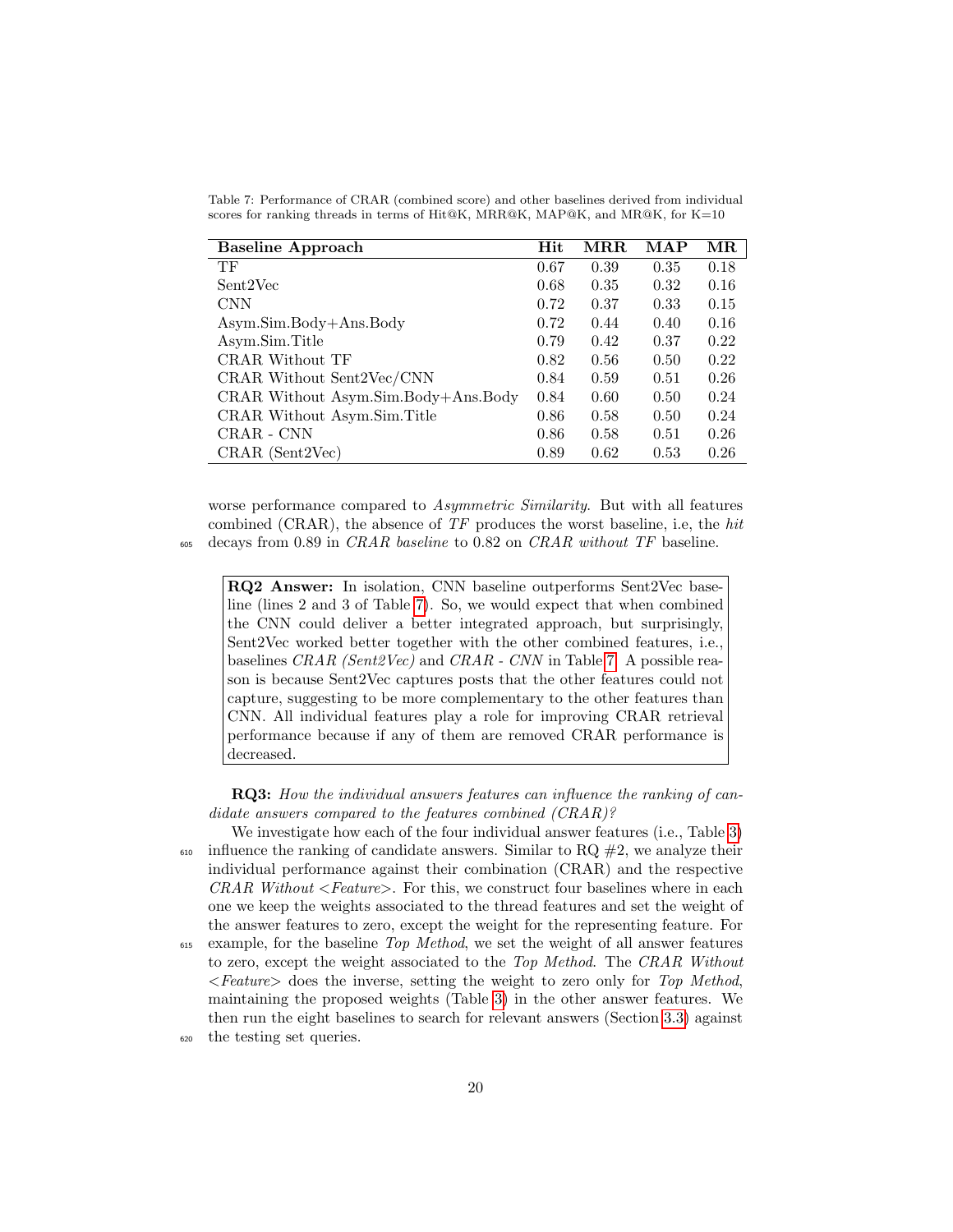| <b>Baseline Approach</b>           | Hit  | MR.R. | MAP  | MR.  |
|------------------------------------|------|-------|------|------|
| Top Method                         | 0.61 | 0.35  | 0.31 | 0.11 |
| TF-IDF                             | 0.63 | 0.31  | 0.30 | 0.15 |
| Thread Score                       | 0.63 | 0.33  | 0.33 | 0.17 |
| Asymmetric Similarity              | 0.68 | 0.34  | 0.31 | 0.13 |
| CRAR Without TF-IDF                | 0.79 | 0.46  | 0.42 | 0.19 |
| CRAR Without Asymmetric Similarity | 0.82 | 0.53  | 0.48 | 0.24 |
| CRAR Without Thread Score          | 0.84 | 0.48  | 0.44 | 0.21 |
| CRAR Without Top Method            | 0.84 | 0.54  | 0.47 | 0.24 |
| $CRAR$ (Sent2Vec)                  | 0.89 | 0.62  | 0.53 | 0.26 |

<span id="page-20-0"></span>Table 8: Performance of CRAR (combined score) and other baselines derived from individual scores for ranking answers in terms of Hit@K, MRR@K, MAP@K, and MR@K, for K=10

The results are shown in Table [8.](#page-20-0) The removal of any of those features impacts CRAR metrics, indicating that their combination are effective for the retrieval performance.

RQ3 Answer: The baseline containing the four features of the answers combined (i.e., CRAR with Sent2Vec) outperforms the four baselines based on each isolated feature by a significant margin for the four adopted metrics. Moreover, the removal of any of them would decrease the retrieval performance.

625 RQ4: How does CRAR perform compared the state-of-art CROKAGE in retrieving relevant answers for given programming tasks? To answer this question, we rely on two approaches. The first one replicates CROKAGE in similar conditions as CRAR using the available ground-truth and compare the respective retrieval performance metrics. The second approach relies on a user study, <sup>630</sup> where we sample rated questions (in a 5-star score) from the CROKAGE public  $s$ ervice<sup>[14](#page-20-1)</sup>. Then, we ask independent users to blindly rate a sample with best and worst rated CROKAGE's answers.

Ground-truth comparison. We replicate CROKAGE [\[16\]](#page-27-10) using the artifacts provided in the respective companion site. CROKAGE synthesizes answers <sup>635</sup> after retrieving the most relevant answers for a given query. Since we are only interested in its retrieval mechanism, we disregard its answers' synthesis in our experiments. Furthermore, CROKAGE relies on external tools to generate API classes. We do not reproduce the external tools. Instead, we leverage a cache provided by the authors of CROKAGE containing the classes produced by these

<sup>640</sup> tools for all the queries of the testing set. We then run CROKAGE to search for relevant answers (Section [3.3\)](#page-9-1) against the testing set queries. The results are shown in Table [9.](#page-21-0)

<span id="page-20-1"></span> $14$ http://isel.ufu.br:9000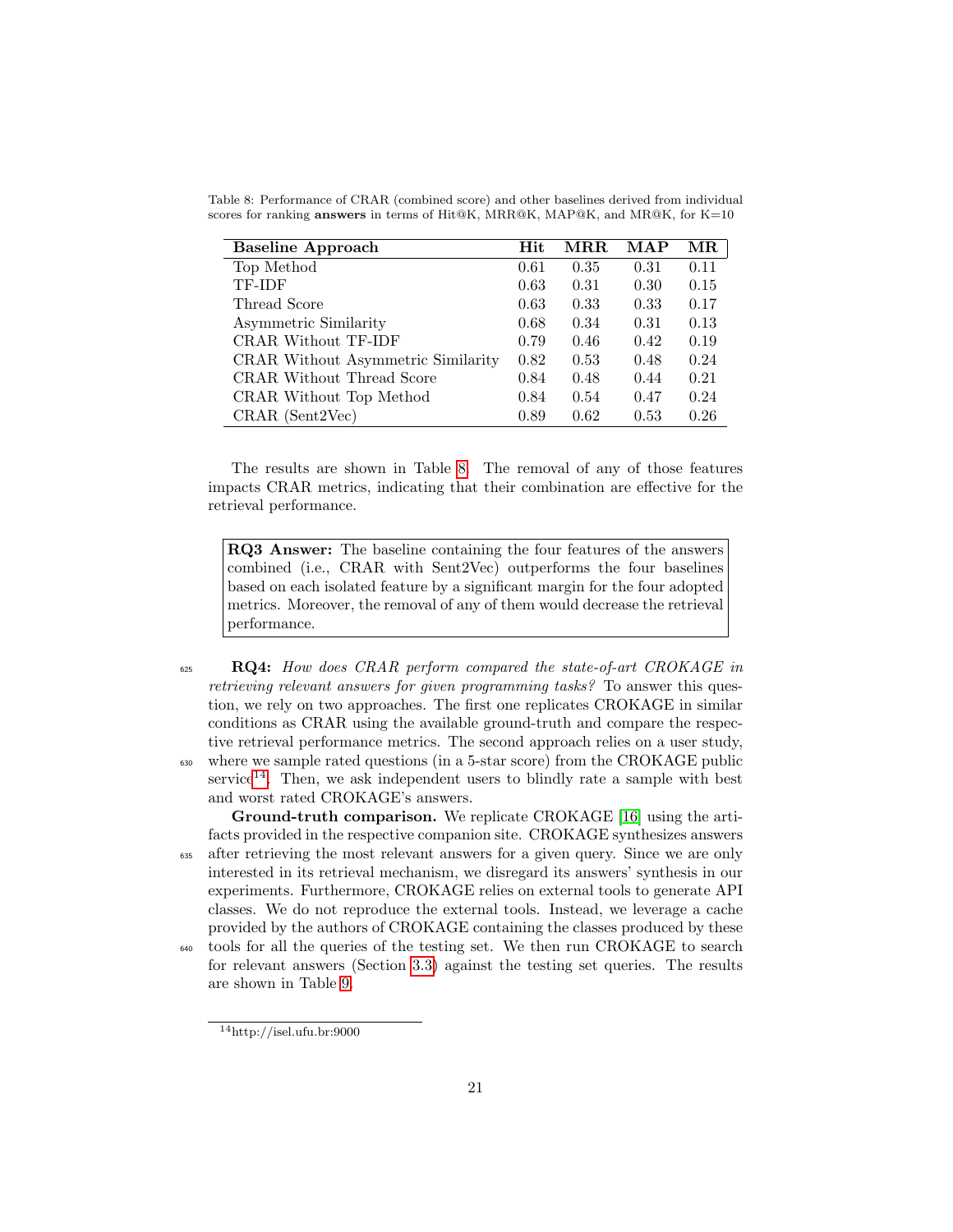<span id="page-21-0"></span>Table 9: Performance of CRAR compared to the state-of-art CROKAGE in terms of Hit@K, MRR@K, MAP@K, and MR@K, for K=10

| Baseline Approach Hit MRR |      |      | <b>MAP</b> | MR.  |
|---------------------------|------|------|------------|------|
| CROKAGE                   | 0.82 | 0.51 | 0.47       | 0.20 |
| CRAR.                     | 0.89 | 0.62 | 0.53       | 0.26 |

In order to verify whether this superiority is significant, we run the nonparametric Wilcoxon signed-rank test [\[42\]](#page-29-9) on paired data of the two approaches. The test attests significant difference (i.e., p-values  $< 0.05$ ) between CROKAGE and CRAR for Mean Reciprocal Rank and Mean Recall with effect sizes of 0.26 and CRAR for Mean Reciprocal Rank and Mean Recall with effect sizes of 0.20 (small) and 0.34 (medium) respectively, calculated with  $r = Z/\sqrt{n}$  [\[43\]](#page-29-10). That is, compared to CROKAGE, CRAR misses less relevant answers than CROKAGE (i.e., better recall). Furthermore, CRAR recommends relevant answers closer <sup>650</sup> to the top positions (i.e., better reciprocal rank).

All the experiments were conducted over a server equipped with  $Intel(\widehat{R})$ Xeon® at 3.1 GHz on 86 GB RAM, 12 cores, and 64-bit Linux Mint Cinnamon operating system. CRAR spends 44 seconds (mean after 10 executions, with standard deviation  $= 4.22$ ) to retrieve the results for the 57 queries of the test <sup>655</sup> set (i.e., less than one second per query).

Qualitative user study. To evaluate how CRAR and CROKAGE compare in providing comprehensive solutions to developers, we designed a user study with other queries asked by developers worldwide. CROKAGE is a publicly available service<sup>[15](#page-21-1)</sup>. Users can send a query, obtain the answers and anony-<sup>660</sup> mously rate the answers using a 5-star scale. For this study, we randomly select

- 40 queries made in CROKAGE site, of which half of them (20 queries) were classified by users with 1 or 2 stars. The 20 other queries were rated with 5 stars. Then for each query, we collected the top-1 answer from CRAR and CROKAGE, calling them as Tool A and Tool B, respectively, for a blind as-<sup>665</sup> sessment. Then, we sought for volunteers in the Post-Graduate Program in
- Computer Science at Federal University of Uberlândia, and three independent members accepted to participate: one postdoctoral researcher, one PhD candidate and, one Master student with more than 10 years experience in Java. They were asked to provide a Likert value from 1 to 5 for the relevance of the
- <sup>670</sup> suggested Stack Overflow answer for the each query, in each solution (CRAR and CROKAGE). We used Krippendorff's  $\alpha$  reliability coefficient [\[44\]](#page-29-11) to verify the agreement between the three independent users. After one round, where users could review their grades in cases where the other two had a difference of two or more points difference, we obtained  $\alpha = 0.693$  for CRAR evaluation and  $\alpha = 0.694$  for CROKAGE evaluation, which are acceptable agreements [\[45\]](#page-29-12), for
	- evaluating the assessment.

The Figure [4a](#page-22-0) represents the participants evaluation in all 40 queries. We run Wilcoxon signed-rank test, and CRAR is statistically better than CROKAGE

<span id="page-21-1"></span> $15$ http://isel.ufu.br:9000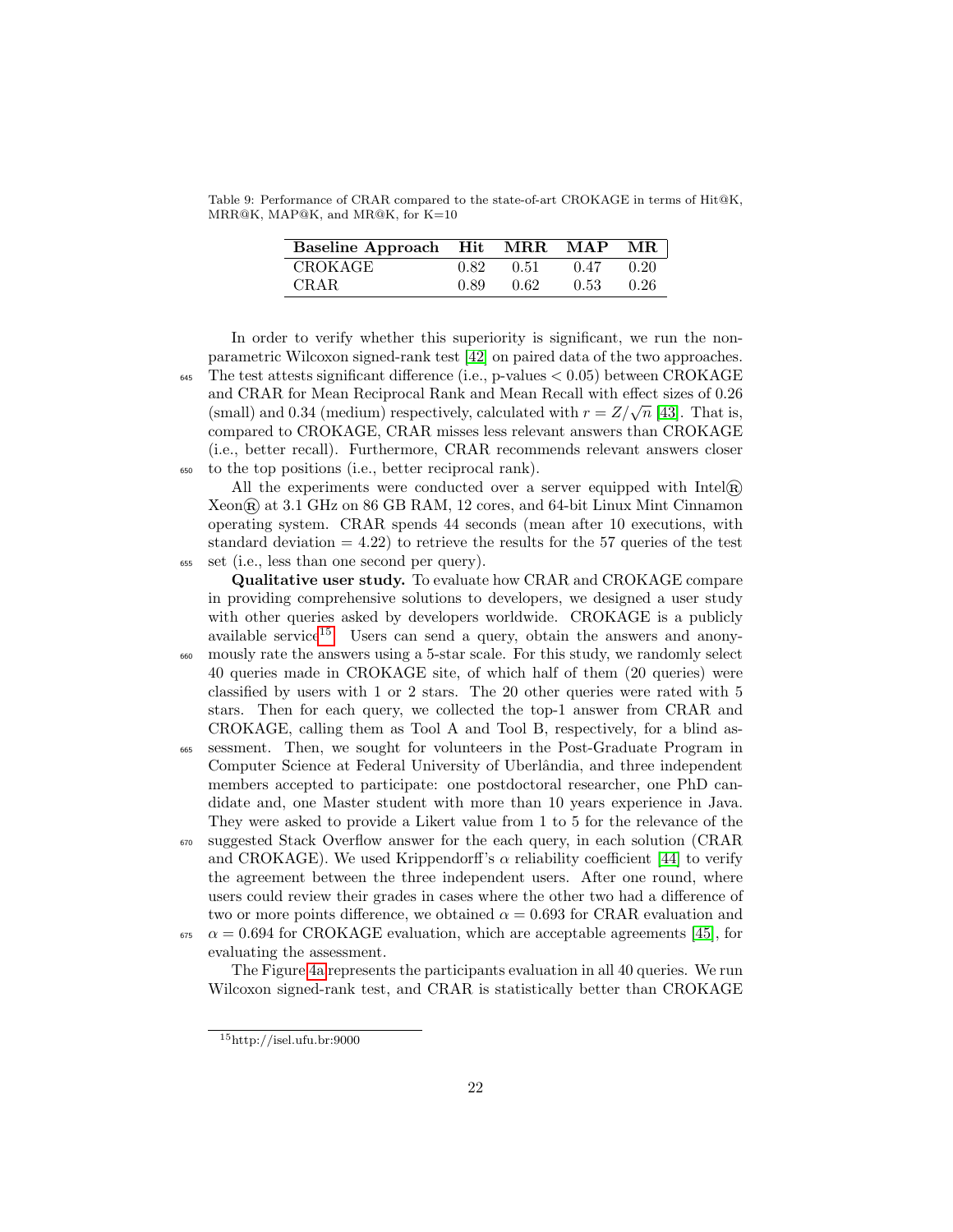<span id="page-22-0"></span>





(b) Relevance for Answers with likert 1-2. (c) Relevance for Answers with likert 5.

Figure 4: Box plots of Relevance of the Suggested CRAR and CROKAGE solutions.

with a confidence level of  $95\%$  (p-value  $< 0.05$ ), with medium effect size 0.484. <sup>680</sup> For a more detailed analysis of the data, we show in Figure [4b,](#page-22-0) a boxplot for only the 20 queries with 1-2-stars from CROKAGE service assessment. We observed a better rate for CRAR answers, with statistically significant difference using the Wilcoxon signed-rank test (p-value  $< 0.05$ ). In Figure [4c,](#page-22-0) we show the boxplot for the other 20 queries rated with 5-star. Although CRAR seems <sup>685</sup> to have performed better, we could not find statistical significance using the Wilcoxon signed-rank test (p-value  $> 0.05$ ). This is an expected result because

CRAR had already a very good rating from the external worldwide developers.

RQ4 Answer: Compared to the state-of-art CROKAGE, CRAR shows improvements for the four adopted metrics in the retrieval of relevant answers for given programming tasks. CRAR outperforms CROKAGE in terms of Top-K Accuracy, Mean Average Precision, Mean Recall, and Mean Reciprocal Rank for K=10 by  $7\%$ ,  $6\%$ ,  $6\%$ , and nominally 0.11, respectively. Moreover, a qualitative user study has shown that CRAR is at least as good as CROKAGE on queries that CROKAGE has already good retrieval performance, and has a significant better performance on queries where CROKAGE presents limitations.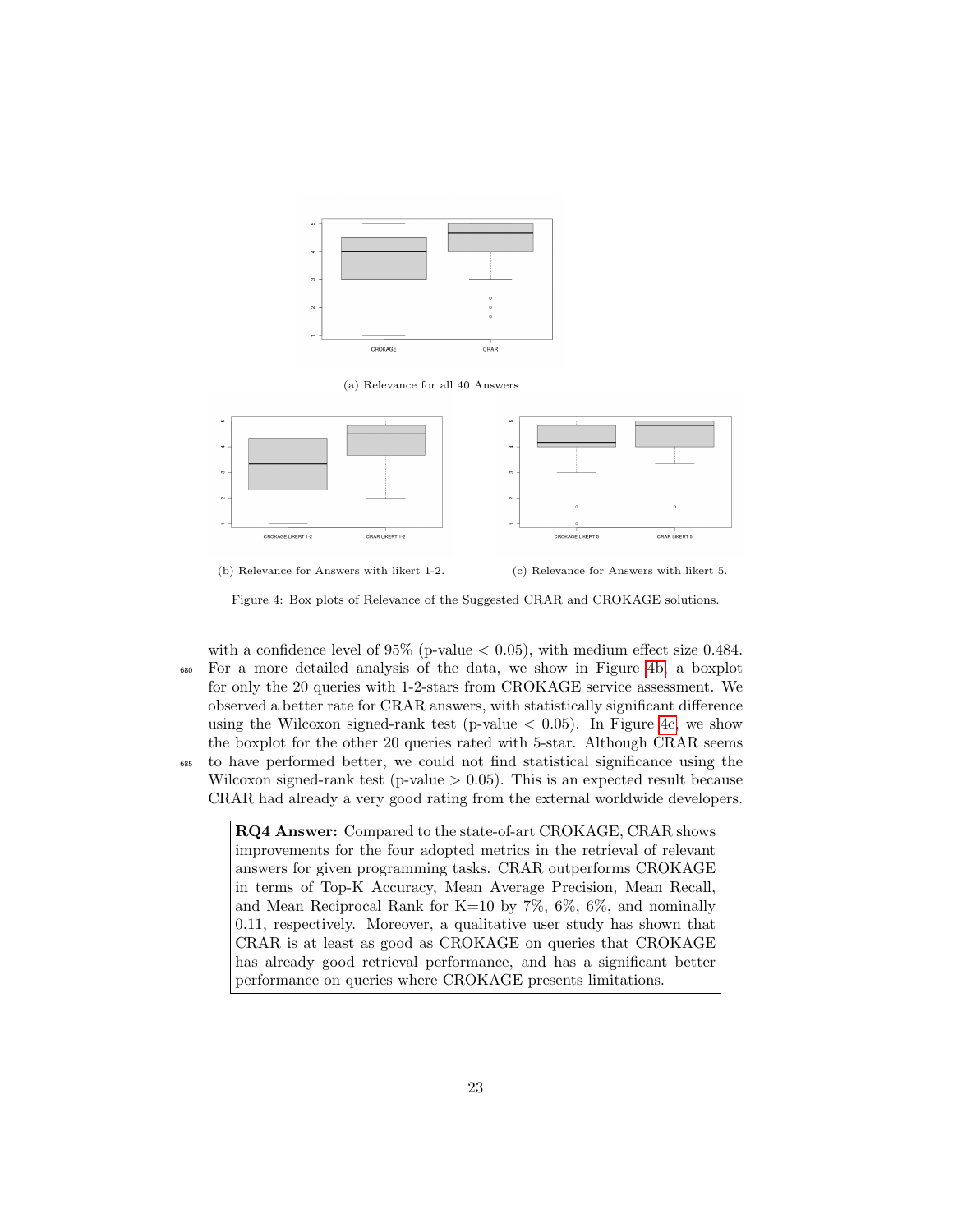#### <span id="page-23-0"></span>5. Discussion

<sup>690</sup> The quantitative results have shown the effectiveness of CRAR in providing adequate answers for the queries available in the proposed test set. Figure [5](#page-24-1) shows the distribution of the best ranked correct answer provided by CRAR for the 57 queries available in the test set. Two queries from the test set had no correct answer in the top-100, and could not be plotted. We can observe that <sup>695</sup> half of the answers are ranked at top-1.

We manually analyzed those queries to understand important characteristics of the queries and the successful result of CRAR in these cases. We observed that in general there is high lexical similarity between the query and the returned Q&A pair. So, since our starting point is based on lexical similarity provided by <sup>700</sup> BM25, the chances of good results are high. Interestingly, we observe that, in several cases, the lexical similarity between the query and the returned question is not high. However, the answer similarity tends to be high, showing that the global strategy to select relevant threads and then fine tuning the selection of answers seems to have contributed to the successful result.

<sup>705</sup> Moreover, we also manually analyzed the queries to understand characteristics that has led to the worse results of CRAR. There are different characteristics that help to explain why CRAR did not achieve better results on those cases.

One of those characteristics is that although there is high lexical similarity between the query and the  $Q\&A$  pair, the intrinsic semantics of the solution does  $_{710}$  not match with the intent of the query. For instance, for the query "List XML element Attributes", the correct answer is in the  $5<sup>th</sup>$  position, whose question title is "Get the list or name of all attributes in a XML element". However, in the  $1^{st}$  position, CRAR returns an answer whose question title is "How to get both the attributes and the data list with XmlList". In another example, for the <sup>715</sup> query "Java Program to display first 100 prime numbers" CRAR returns as top-

1 a solution with high textual similarity but with a subtle semantic difference: a program to display primes up to 100.

Another characteristic is that more conceptual queries, such as "How do I extend classes in Java?", may lead to answers with high textual similarity, but <sup>720</sup> with much more specific content, thus not meeting adequately the query intent of a more conceptual answer. For instance, the answer for "How to unit test abstract classes extend with stubs?" is returned, which provides a high lexical similarity, but does not meet the required question semantics. In this case, we could see that our proposed semantic features, Sent2Vec and CNN, still were <sup>725</sup> not able to capture the actual semantics of the question, and thus this kind of feature deserves more investigation.

Although the antonyms feature has contributed to CRAR, there are more subtle antonyms that are intrinsic to the semantics of a function. For instance, for the query "Convert URL query String to Map", while the correct solution

<sup>730</sup> points to a function that parses a URL and generate respective map, the best ranked solution encodes a URL from a map of parameters. Moreover, a subtle difference in the meaning of terms can lead to inadequate answer, such as in the query "Java Program to Calculate average of numbers using Array". In this

24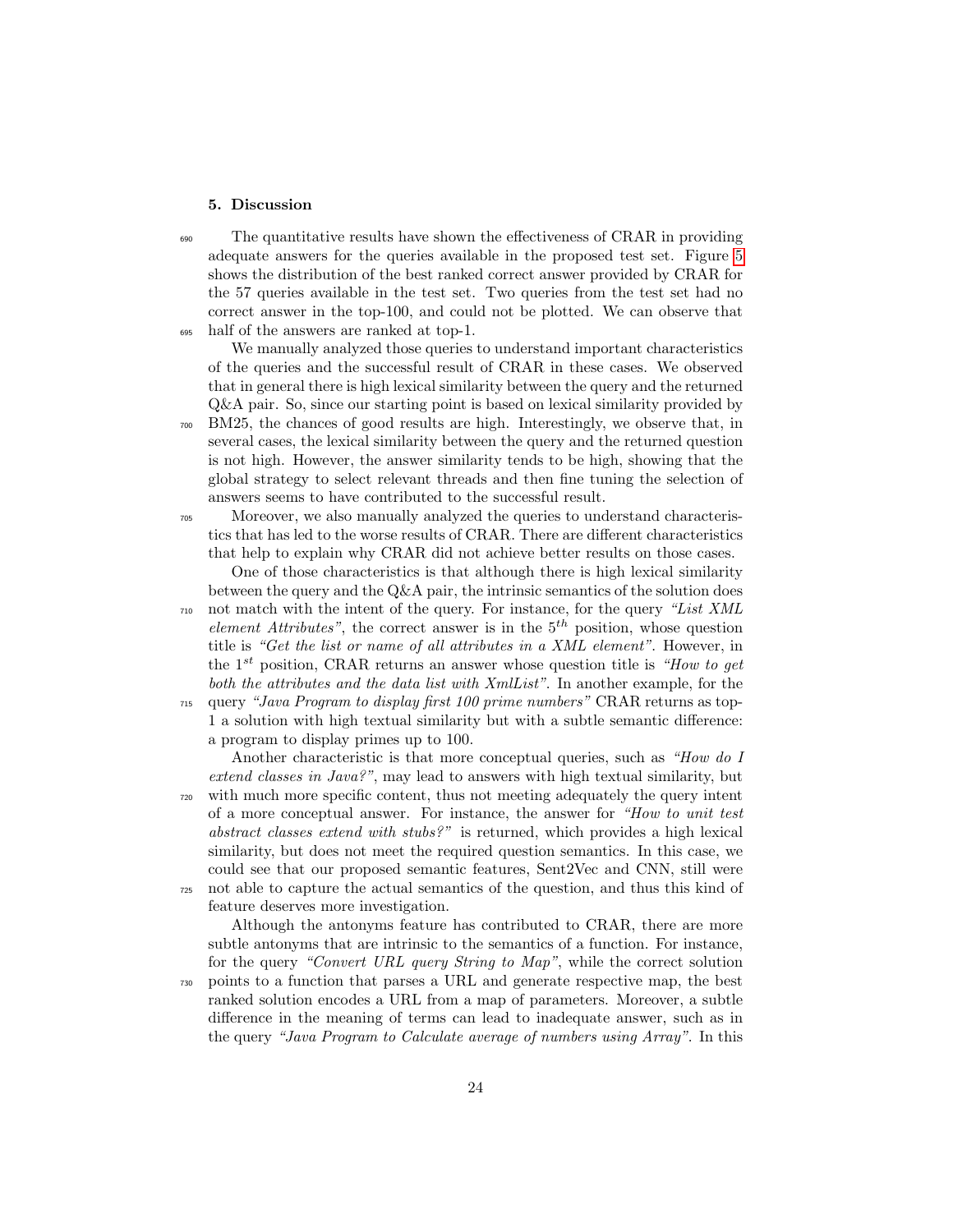<span id="page-24-1"></span>

Figure 5: Best rank distribution for the test set queries.

case, the first solution inadequately provides an algorithm using an ArrayList <sup>735</sup> instead of array, because the solution includes the compound noun "array list".

Summing up, although the semantic similarity scores adopted by CRAR have contributed to improve the results, most of the inadequate results could still be credited to the inability of CRAR to extract more semantics from the Q&A pairs to capture the intent of the query more effectively.

#### <span id="page-24-0"></span><sup>740</sup> 6. Threats to validity

Threats to internal validity are related to the biases and experimental errors. In this work we replicate a state-of-art tool [\[16\]](#page-27-10) and customize several other baselines to produce the results. In order to mitigate the bias, we used the same ground truth and the same testing set provided the state-of-art tool <sup>745</sup> to run all baselines. Nonetheless, the queries from the ground-truth has been independently extracted from third-party popular sources, it may not be representative of the universe of queries issued by developers. Furthermore, we double check our baseline implementations to assure that they do not contain implementation errors.

<sup>750</sup> Threats to external validity relates to the dictionary of antonyms and the generalizability of our results. First, the dictionary of antonyms could contain bias and errors. We mitigate the bias by merging three different external repositories. But since we do not check all antonyms (i.e., around 14k), errors in the resulting list can exist. Second, regarding the generalizability of our results,

<sup>755</sup> our baselines are limited to the Java language the same way as the state-of-art tool [\[16\]](#page-27-10). However, we do not consider this limitation as a threat since Java is a popular language among developers. The Stack Overflow dataset used to test all baselines contains around 4.1M Java posts (questions and answers). Furthermore, our baselines could be easily adapted to support other languages, as <sup>760</sup> long as they can access a Stack Overflow dataset.

Threats to construct validity relates to the suitability of our evaluation metrics. We adopt the same performance metrics used by the state-of-art tool [\[16\]](#page-27-10): Top-K Accuracy, Mean Reciprocal Rank, Mean Average Precision and Mean Recall. These metrics have also been adopted by several related works in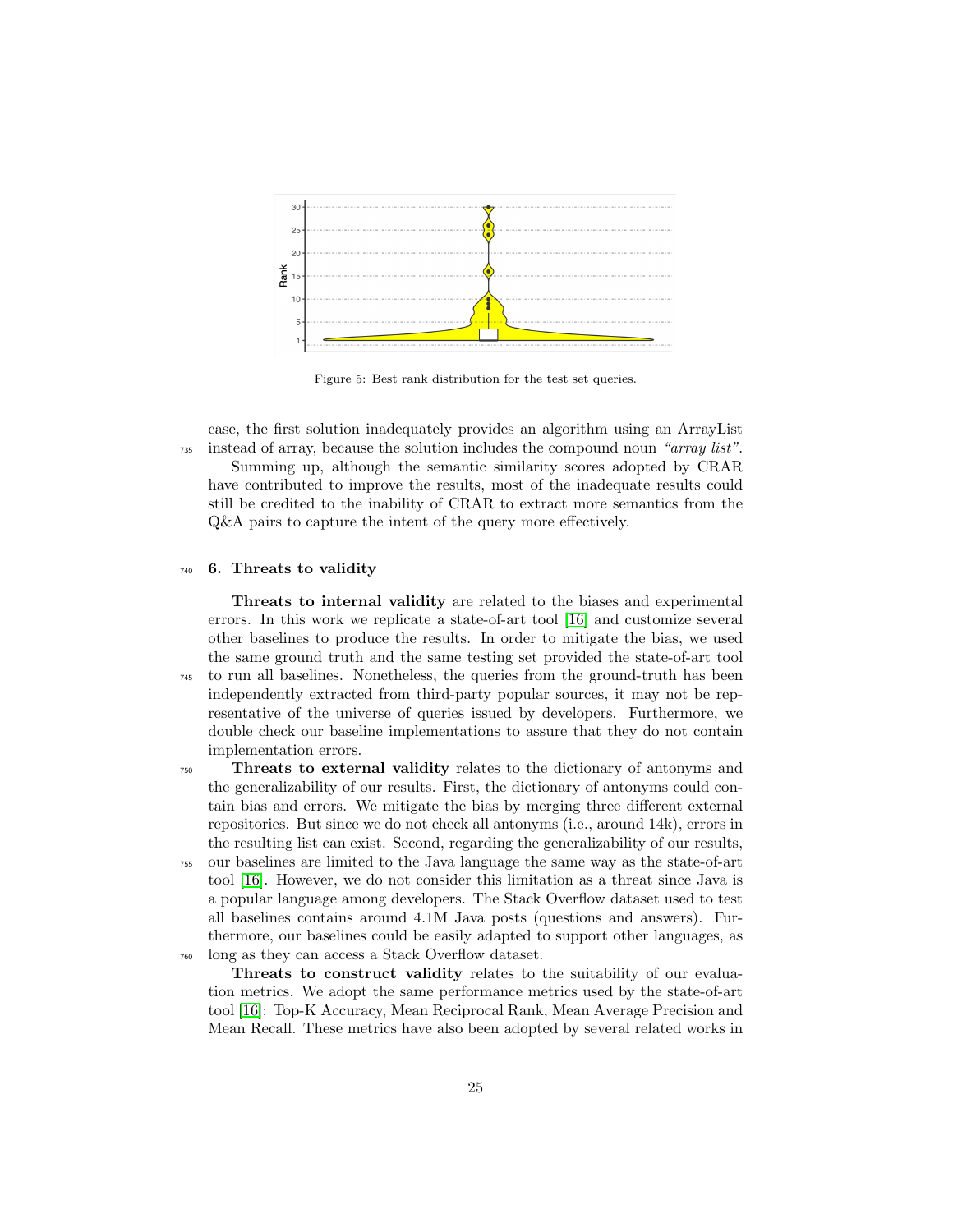<sup>765</sup> the software engineering literature [\[34,](#page-29-1) [23,](#page-28-4) [22,](#page-28-3) [35,](#page-29-2) [15,](#page-27-9) [13\]](#page-27-7), confirming little or no threat to our construct validity.

## <span id="page-25-0"></span>7. Related Work

A number of studies on Information Retrieval leverages the crowd knowledge to help developers in software development [\[46,](#page-29-13) [47,](#page-29-14) [33,](#page-29-0) [22,](#page-28-3) [10,](#page-27-4) [13,](#page-27-7) [48,](#page-29-15) [15,](#page-27-9) [11\]](#page-27-5). <sup>770</sup> Some works [\[47,](#page-29-14) [33\]](#page-29-0) employ traditional IR techniques such as TF-IDF to recommend relevant discussions from Stack Overflow for a given context. Differently from our work whose input is a natural language query representing a programming task, their context carry not only textual information but also code.

Information Retrieval has been also employed over Stack Overflow to assist <sup>775</sup> documentation [\[46,](#page-29-13) [49,](#page-29-16) [50\]](#page-30-0). Cao et al.[\[46\]](#page-29-13) combine TF-IDF with machine learning to generate traceability links between code and documentation. Similarly, Treude et al.[\[49\]](#page-29-16) employs machine learning to link API documentation with sentences from Stack Overflow. Rahman and Roy [\[50\]](#page-30-0) combine PageRank [\[51\]](#page-30-1) with heuristics to mine insightful comments from Stack Overflow to complement <sup>780</sup> code.

Since the keyword based approaches falls short to capture the semantics of words, studies have been leveraging embeddings to mine knowledge from the crowd [\[48,](#page-29-15) [13,](#page-27-7) [15,](#page-27-9) [22,](#page-28-3) [16\]](#page-27-10). Rahman and Roy [\[22\]](#page-28-3) combine embeddings with pseudo-relevance feedback [\[52,](#page-30-2) [53,](#page-30-3) [54\]](#page-30-4) to identify relevant API classes from <sup>785</sup> Stack Overflow to assist code search through reformulation of queries. Ye et al.[\[48\]](#page-29-15) improve a traditional lexical similarity measure [\[55\]](#page-30-5) and devise a more advanced mechanism called asymmetric relevance to calculate the similarity of two bag-of-words considering their semantics.

- Several works [\[13,](#page-27-7) [15,](#page-27-9) [16\]](#page-27-10) employ the formula devised by Ye et al.[\[48\]](#page-29-15) to <sup>790</sup> mine the crowd knowledge to provide solutions for developer issues. Answer-Bot [\[13\]](#page-27-7) and BIKER [\[15\]](#page-27-9) use the asymmetric relevance to retrieve the most relevant questions for a given query and then, out of their answers, generate solutions for the query. CROKAGE [\[16\]](#page-27-10) instead, applies the asymmetric relevance in combination with BM25 [\[21\]](#page-28-2) function to retrieve relevant answers for
- <sup>795</sup> a query. Our work is similar to CROKAGE since their solutions, unlike BIKER and AnswerBot, contains both code and explanations for a wide range of APIs contained in the answers of Stack Overflow.

## <span id="page-25-1"></span>8. Conclusion and Future Work

In this work, we propose a novel approach called CRAR that recommends <sup>800</sup> solutions for developers' programming tasks. The solutions are in form of answers obtained from Stack Overflow containing code examples and explanations. Unlike a previous state-of-art tool though, CRAR first retrieves the most important threads for a given programming task, and then, extracts relevant answers from them. For this, CRAR employs a combination of a well known Information <sup>805</sup> Retrieval function and a series of features.

26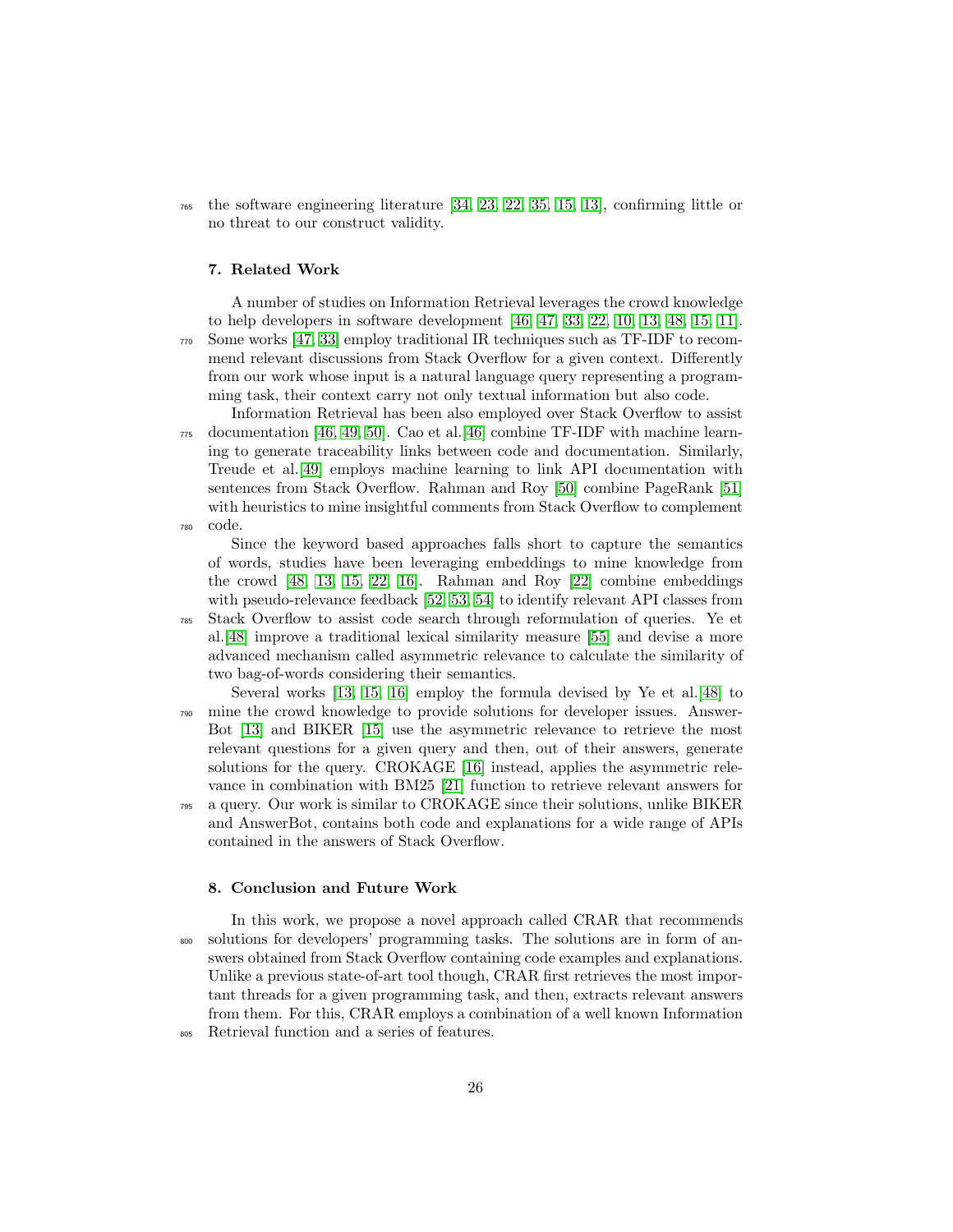We found that among the investigated features asymmetric similarity plays an important role. Considering the semantic features, we found that although CNN embedding performs better in isolation compared to Sent2Vec, the latter produces a better combined score for CRAR, suggesting that Sent2Vec is more <sup>810</sup> complementary to the other features. Several combinations for the antonym feature were evaluated and the one that resulted in better metrics was the one that discards answers  $(ANS)$  containing antonyms for the nouns  $(NN)$  in the query. Although, the use of the antonym feature had shown improvement on the overall metrics, such improvement was not statistically significant. The use <sup>815</sup> of the social feature *Thread Score* was shown to strongly impact on the ranking of candidate answers, better than *Question Score* and  $\#Answers$ . Finally, we show that the combination of the proposed features performed better than those features in isolation.

Finally, we show that CRAR outperforms the state-of-art tool to recommend <sup>820</sup> answers for programming tasks by a statistical significant margin.

As future work, we plan to implement CRAR in the form of an online tool to assist developers with their daily programming tasks and investigate new solutions for neural information retrieval based on deep learning architectures.

## Acknowledgments

<sup>825</sup> This research was supported in-part by a Canada First Research Excellence Fund (CFREF) grant coordinated by the Global Institute for Food Security (GIFS). We thank the Brazilian funding agencies, CAPES, CNPq and FAPEMIG for partially supporting this research.

## <span id="page-26-0"></span>References

- <sup>830</sup> [1] C. Sadowski, K. T. Stolee, S. Elbaum, How developers search for code: A case study, in: Proceedings of the 2015 10th Joint Meeting on Foundations of Software Engineering, ESEC/FSE 2015, Association for Computing Machinery, New York, NY, USA, 2015, p. 191–201.
- <span id="page-26-1"></span>[2] K. Philip, M. Umarji, M. Agarwala, S. Sim, R. Gallardo-Valencia, C. Lopes, <sup>835</sup> S. Ratanotayanon, Software reuse through methodical component reuse and amethodical snippet remixing, 2012, pp. 1361–1370. [doi:10.1145/](https://doi.org/10.1145/2145204.2145407) [2145204.2145407](https://doi.org/10.1145/2145204.2145407).
	- [3] H. Niu, I. Keivanloo, Y. Zou, Learning to rank code examples for code search engines, Empirical Softw. Engg. 22 (1) (2017) 259–291.
- <span id="page-26-4"></span><span id="page-26-3"></span><span id="page-26-2"></span>840 [4] A. T. T. Ying, M. P. Robillard, Selection and presentation practices for code example summarization, FSE 2014, Association for Computing Machinery, New York, NY, USA, 2014, p. 460–471.
	- [5] S. K. Bajracharya, C. V. Lopes, Analyzing and mining a code search engine usage log, Empirical Software Engineering 17 (4-5) (2012) 424–466.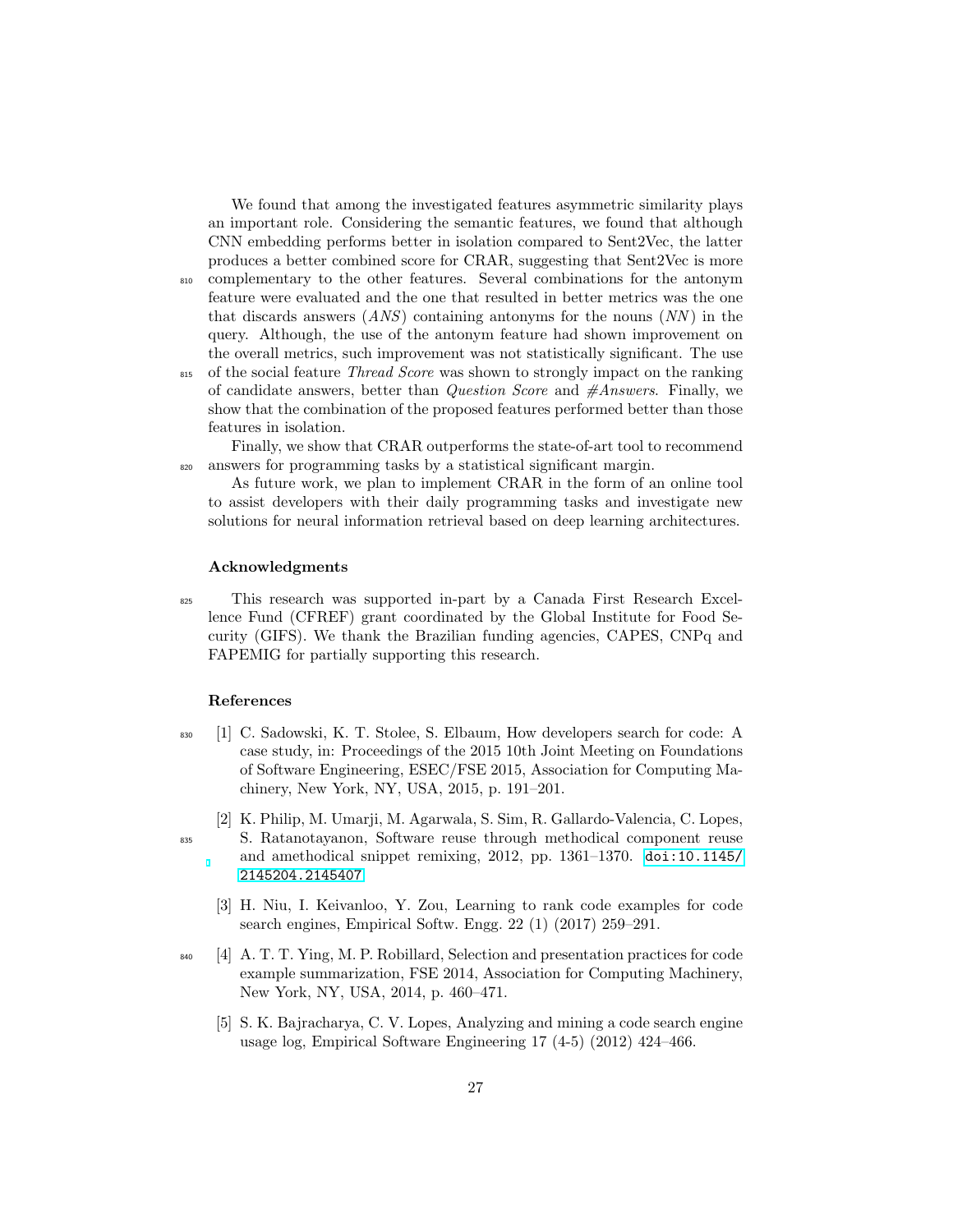- <span id="page-27-0"></span><sup>845</sup> [6] C. Sadowski, K. T. Stolee, S. Elbaum, How developers search for code: a case study, in: Proceedings of the 2015 10th Joint Meeting on Foundations of Software Engineering, ACM, 2015, pp. 191–201.
	- [7] A. Zagalsky, O. Barzilay, A. Yehudai, Example Overflow: Using social media for code recommendation, in: Proc. RSSE, 2012, pp. 38–42.
- <span id="page-27-3"></span><span id="page-27-2"></span><span id="page-27-1"></span><sup>850</sup> [8] B. A. Campbell, C. Treude, Nlp2code: Code snippet content assist via natural language tasks, in: Proc. ICSME, 2017, pp. 628–632.
	- [9] M. M. Rahman, C. K. Roy, D. Lo, Rack: Code search in the IDE using crowdsourced knowledge, in: Proc. ICSE, 2017, pp. 51–54.
- <span id="page-27-5"></span><span id="page-27-4"></span>[10] J. Cambronero, H. Li, S. Kim, K. Sen, S. Chandra, When deep learning <sup>855</sup> met code search, arXiv preprint arXiv:1905.03813 (2019).
	- [11] X. Gu, H. Zhang, S. Kim, Deep code search, in: Proc. ICSE, 2018, pp. 933–944.
- <span id="page-27-6"></span>[12] S. Sachdev, H. Li, S. Luan, S. Kim, K. Sen, S. Chandra, Retrieval on source code: a neural code search, in: Proceedings of the 2nd ACM SIGPLAN In-<sup>860</sup> ternational Workshop on Machine Learning and Programming Languages, ACM, 2018, pp. 31–41.
	- [13] B. Xu, Z. Xing, X. Xia, D. Lo, Answerbot: Automated generation of answer summary to developersz technical questions, in: Proc. ASE, 2017, pp. 706– 716.
- <span id="page-27-9"></span><span id="page-27-8"></span><span id="page-27-7"></span><sup>865</sup> [14] S. Baltes, L. Dumani, C. Treude, S. Diehl, SOTorrent: Reconstructing and analyzing the evolution of stack overflow posts, arXiv:1803.07311 (2018).
	- [15] Q. Huang, X. Xia, Z. Xing, D. Lo, X. Wang, API method recommendation without worrying about the task-API knowledge gap, in: Proc. ASE, 2018, pp. 293–304.
- <span id="page-27-10"></span><sup>870</sup> [16] R. F. Silva, C. K. Roy, M. M. Rahman, K. A. Schneider, K. Paixao, M. de Almeida Maia, Recommending comprehensive solutions for programming tasks by mining crowd knowledge, in: Proceedings of the 27th International Conference on Program Comprehension, IEEE Press, 2019, pp. 358–368.
- <span id="page-27-11"></span><sup>875</sup> [17] R. F. G. da Silva, C. K. Roy, M. M. Rahman, K. A. Schneider, K. V. R. Paixão, C. E. de Carvalho Dantas, M. de Almeida Maia, CROKAGE: effective solution recommendation for programming tasks by leveraging crowd knowledge, Empir. Softw. Eng. 25 (6) (2020) 4707–4758.
- <span id="page-27-12"></span>[18] T. Mikolov, I. Sutskever, K. Chen, G. Corrado, J. Dean, Distributed repre-<sup>880</sup> sentations of words and phrases and their compositionality, in: Proc. NIPS, 2013, pp. 3111–3119.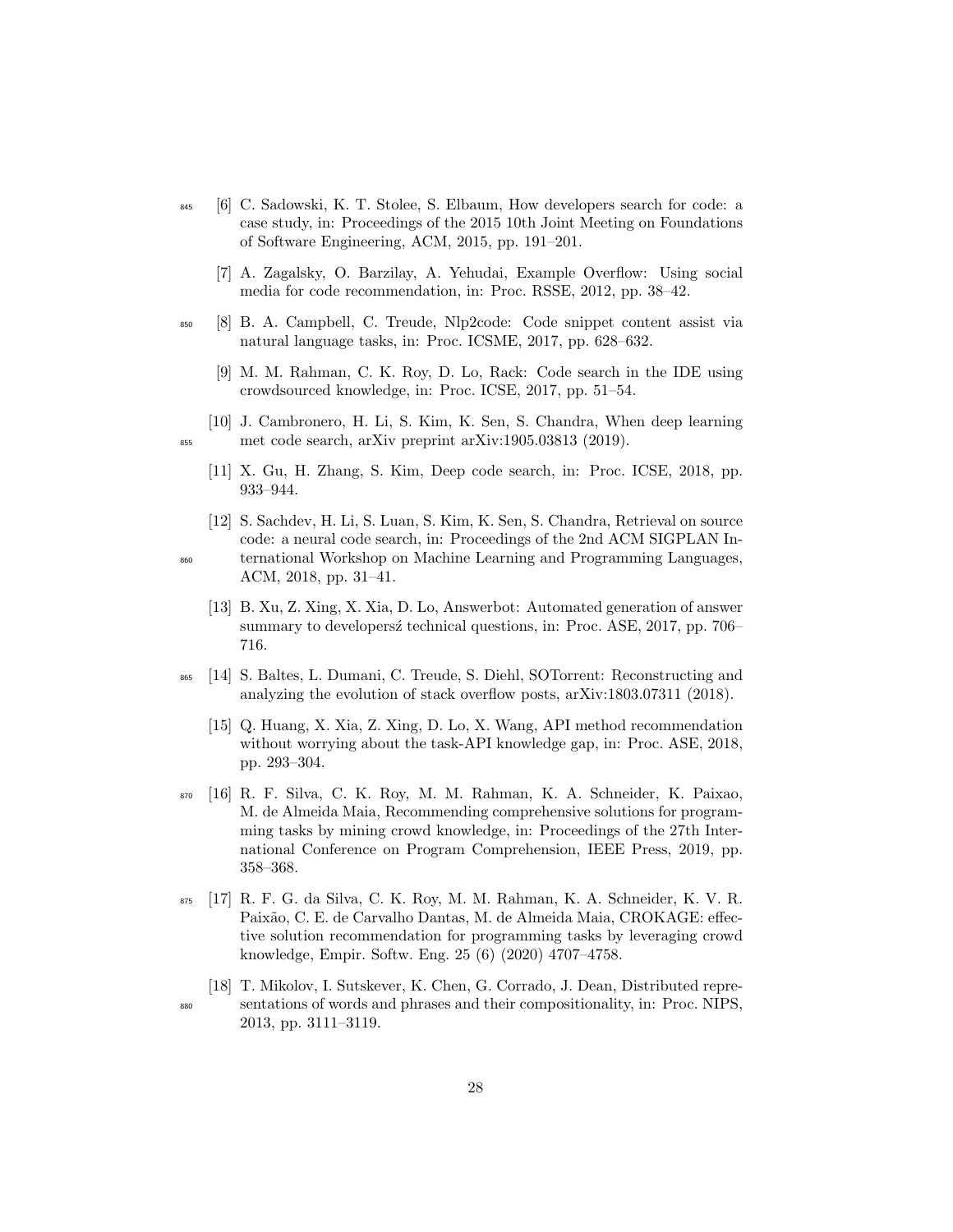- <span id="page-28-0"></span>[19] Q. Le, T. Mikolov, Distributed representations of sentences and documents, in: Proc. ICML, 2014, pp. 1188–1196.
- <span id="page-28-1"></span>[20] R. F. Silva, M. M. Rahman, C. E. D. C. DANTAS, C. Roy, F. Khomh, <sup>885</sup> M. A. Maia, [A Replication Package For The Paper "Improved Retrieval of](https://doi.org/10.5281/zenodo.5115300) [Programming Solutions with Code Examples Using a Multi-featured Score"](https://doi.org/10.5281/zenodo.5115300) (Jul. 2021). URL <https://doi.org/10.5281/zenodo.5115300>
- <span id="page-28-3"></span><span id="page-28-2"></span>[21] S. E. Robertson, S. Walker, Some simple effective approximations to the <sup>890</sup> 2-poisson model for probabilistic weighted retrieval, in: Proc. ACM SIGIR, 1994, pp. 232–241.
	- [22] M. M. Rahman, C. K. Roy, Effective reformulation of query for code search using crowdsourced knowledge and extra-large data analytics, in: Proc. ICSME, 2018, pp. 473–484.
- <span id="page-28-5"></span><span id="page-28-4"></span><sup>895</sup> [23] M. M. Rahman, C. K. Roy, D. Lo, Rack: Automatic api recommendation using crowdsourced knowledge, in: Proc. SANER, 2016, pp. 349–359.
	- [24] G. A. Miller, Wordnet: a lexical database for english, Communications of the ACM 38 (11) (1995) 39–41.
- <span id="page-28-7"></span><span id="page-28-6"></span>[25] M. Faruqui, C. Dyer, Non-distributional word vector representations, in: 900 Proceedings of ACL, 2015.
	- [26] Apache, Lucene, <http://lucene.apache.org/>.
	- [27] P. Bojanowski, E. Grave, A. Joulin, T. Mikolov, Enriching word vectors with subword information, TACL 5 (2017) 135–146.
- <span id="page-28-10"></span><span id="page-28-9"></span><span id="page-28-8"></span>[28] V. Efstathiou, D. Spinellis, Semantic source code models using identifier <sup>905</sup> embeddings, in: Proc. MSR, IEEE Press, 2019, pp. 29–33.
	- [29] M. Pagliardini, P. Gupta, M. Jaggi, Unsupervised learning of sentence embeddings using compositional n-gram features, arXiv preprint arXiv:1703.02507 (2017).
- <span id="page-28-12"></span><span id="page-28-11"></span>[30] K. Liu, D. Kim, T. F. Bissyandé, T. Kim, K. Kim, A. Koyuncu, S. Kim, <sup>910</sup> Y. L. Traon, Learning to spot and refactor inconsistent method names, in: Proc. ICSE, IEEE Press, 2019, p. 1–12.
	- [31] Y. Lecun, L. Bottou, Y. Bengio, P. Haffner, Gradient-based learning applied to document recognition, Proceedings of the IEEE 86 (1998) 2278 – 2324. [doi:10.1109/5.726791](https://doi.org/10.1109/5.726791).
- <span id="page-28-13"></span><sup>915</sup> [32] C. D. Manning, M. Surdeanu, J. Bauer, J. Finkel, S. J. Bethard, D. Mc-Closky, The Stanford CoreNLP natural language processing toolkit, in: Proc. ACL, 2014, pp. 55–60.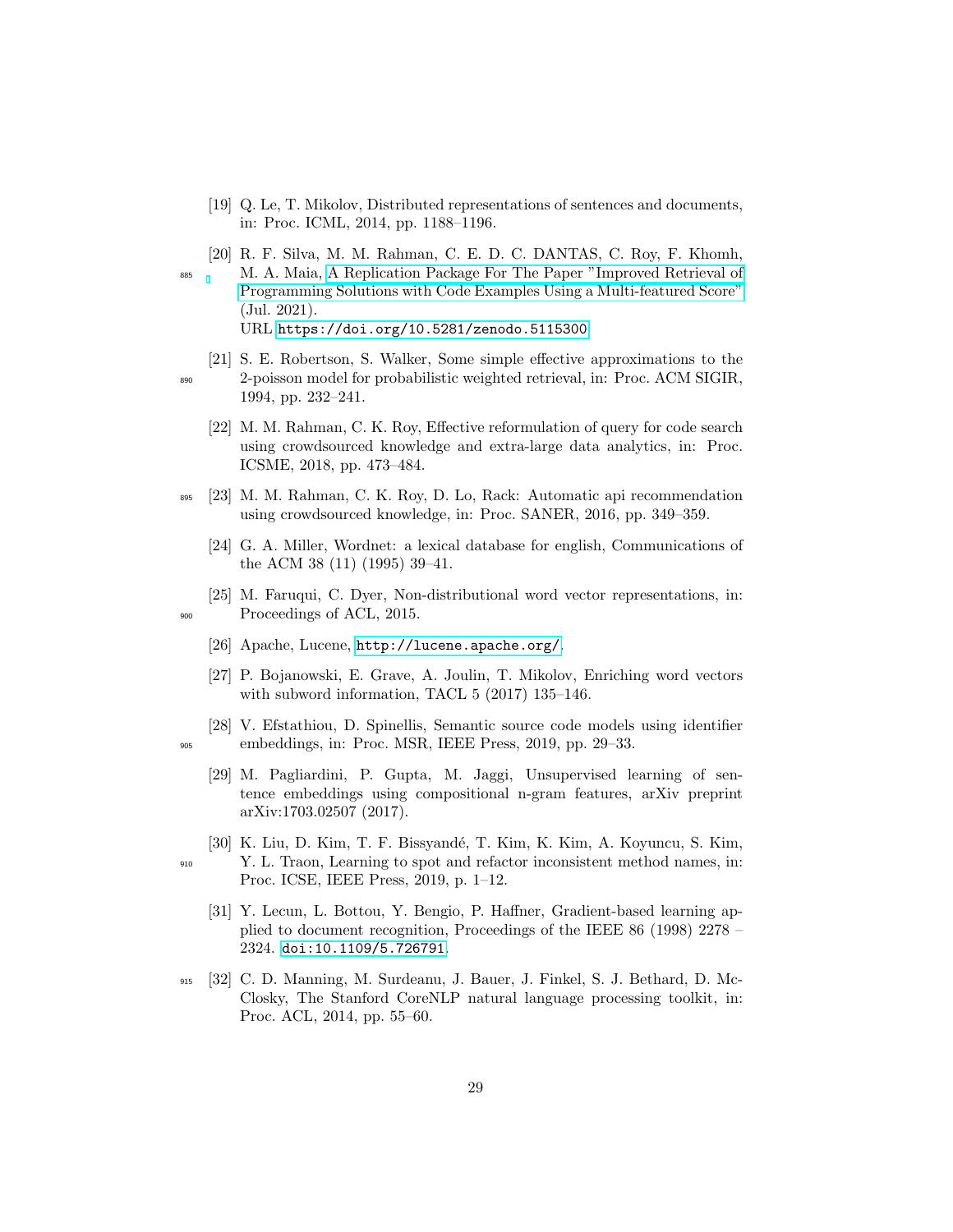- <span id="page-29-1"></span><span id="page-29-0"></span>[33] L. Ponzanelli, G. Bavota, M. Di Penta, R. Oliveto, M. Lanza, Mining Stack Overflow to turn the IDE into a self-confident programming prompter, in: <sup>920</sup> Proc. MSR, 2014, pp. 102–111.
	- [34] M. M. Rahman, et al., Supporting source code search with contextaware and semantics-driven query reformulation, Ph.D. thesis, University of Saskatchewan (2019).
- <span id="page-29-2"></span>[35] M. M. Rahman, C. K. Roy, STRICT: Information retrieval based search <sup>925</sup> term identification for concept location, in: Proc. SANER, 2017, pp. 79–90.

- <span id="page-29-3"></span>[36] Java2s, Java2s, <http://java2s.com>.
- <span id="page-29-4"></span>[37] BeginnersBook, BeginnersBook, <http://beginnersbook.com>.
- <span id="page-29-5"></span>[38] W. Saryada, Kodejava, <http://kodejava.org>.
- <span id="page-29-7"></span><span id="page-29-6"></span>[39] Google Inc., Google search engine, <http://google.com>.
- <span id="page-29-8"></span><sup>930</sup> [40] Microsoft Inc., Bing search engine, <http://bing.com>.
	- [\[](http://stackoverflow.com)41] Stack Exchange Inc., Stack Overflow search engine, [http:](http://stackoverflow.com) [//stackoverflow.com](http://stackoverflow.com).
	- [42] F. Wilcoxon, Individual comparisons by ranking methods, Biometrics bulletin 1 (6) (1945) 80–83.
- <span id="page-29-11"></span><span id="page-29-10"></span><span id="page-29-9"></span><sup>935</sup> [43] C. Fritz, E. Peter, J. Richler, Effect size estimates: current use, calculations, and interpretation., JEPG 141 (1) (2012) 2–18.
	- [44] K. Krippendorff, Computing krippendorff's alpha-reliability, 2011.
	- [45] K. Krippendorff, Content Analysis: An Introduction to Its Methodology (second edition), Sage Publications, 2004.
- <span id="page-29-13"></span><span id="page-29-12"></span><sup>940</sup> [46] Y. Cao, Y. Zou, Y. Luo, B. Xie, J. Zhao, Toward accurate link between code and software documentation, Science China Information Sciences 61 (5) (2018) 050105.
- <span id="page-29-15"></span><span id="page-29-14"></span>[47] T. Diamantopoulos, A. L. Symeonidis, Employing source code information to improve question-answering in Stack Overflow, in: Proc. MSR, 2015, pp. <sup>945</sup> 454–457.
	- [48] X. Ye, H. Shen, X. Ma, R. Bunescu, C. Liu, From word embeddings to document similarities for improved information retrieval in software engineering, in: Proc. ICSE, 2016, pp. 404–415.
- <span id="page-29-16"></span>[49] C. Treude, M. P. Robillard, Augmenting API documentation with insights <sup>950</sup> from stack overflow, in: International Conference on Software Engineering (ICSE), 2016, pp. 392–403.